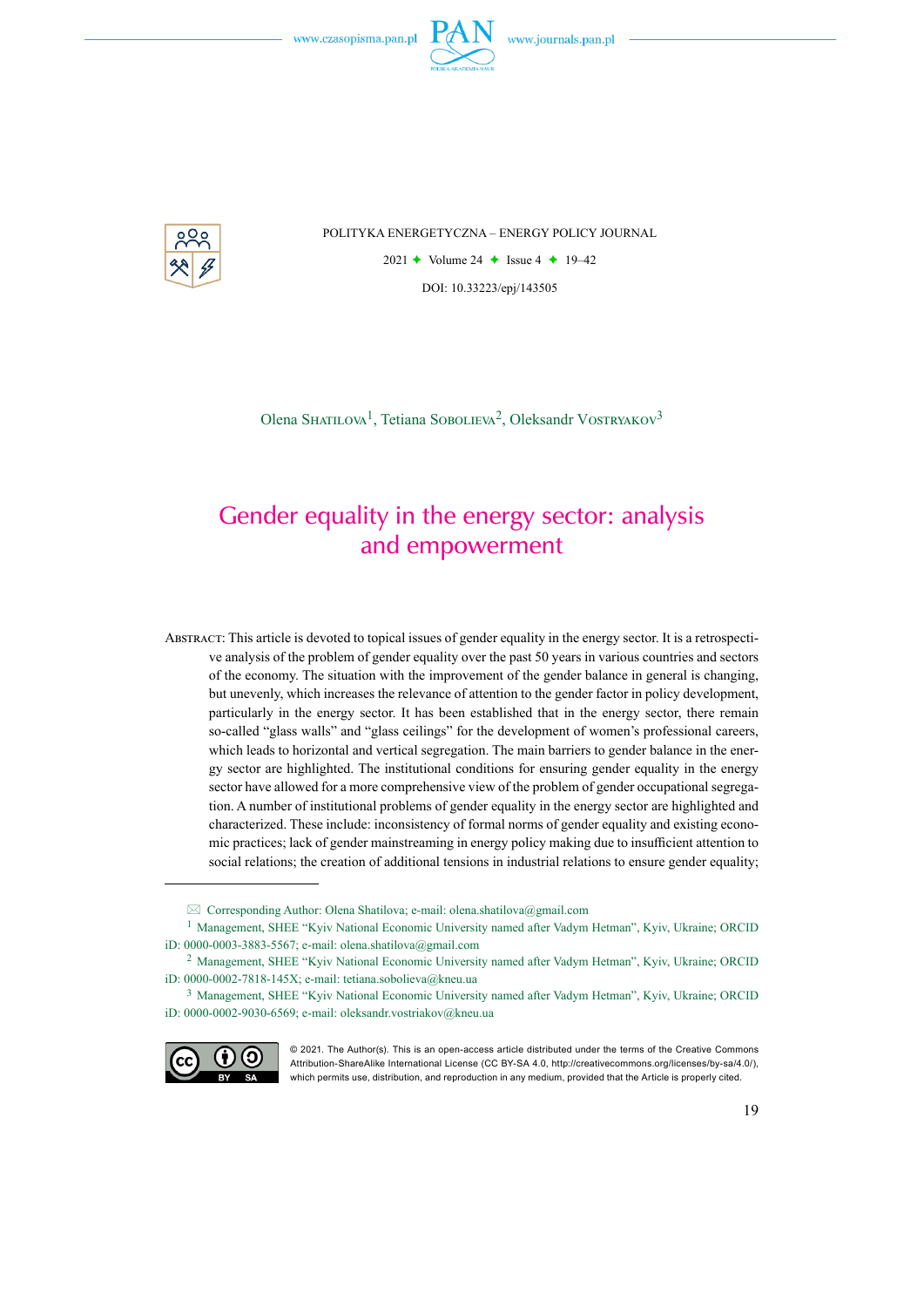

unemployment of able-bodied women due to segregation in the labor market in the energy sector., Using a number of practical proposals for ensuring gender equality at the industrial and company levels, the authors propose a conceptual model of institutional support for gender equality in the energy sector. The implementation of these proposals would help eliminate gender imbalances in the energy sector and promote the development of energy companies on a sustainable basis.

Keywords: gender gap, energy sector, gender balance, gender equality, institutional conditions

### Introduction

The current situation in the world regarding climate change, environmental pollution and uneven economic development of countries in terms of poverty and access to resources requires the transition of the energy sector to new sources, and new technologies for their production and use within the social context of each country and region. Strengthening the role of women in the energy sector and increasing their involvement in various jobs in energy companies is important in addressing these issues.

The energy sector is undergoing one of the deepest transformations in 100 years due to technological and market failures (Dołęga 2019), but 13% of the world's population still does not have access to modern electricity – mainly in Africa and South Asia. Without electricity, women and girls spend more hours extracting firewood and water; it is more difficult for hospitals to store vaccines in the refrigerator, for schoolchildren to do their homework at night, and for enterprises to be competitive (UN 2019). As the sector responds to the challenges of clean, reliable and affordable energy services, new ways are emerging to close the gender gap and strengthen performance throughout the energy value chain by involving women as potential workers, owners and consumers. Women are also another important segment of the electricity market because community members living around the tracks of energy projects can be powerful distribution agents to help reach even the most remote consumers and/or catalyze behavioral change to improve the acceptance of new energy technologies and products.

The development of local economies in the context of its integration into the European and world space is due to the need to improve the mechanisms and methods of interaction of all participants in economic relations (Dołęga 2019). The growing interest in the energy sector requires the development of various forms and methods of management. The successful formation of a holistic institutional environment for the development of the energy sector will help attract investment and create conditions for the implementation of innovative activities. This requires a radical institutional transformation, which in turn will ensure the development of new progressive forms of innovation and the formation of new business models in the energy sector. In particular, special attention should be paid to improving the energy policy in the context of removing barriers to staff development and improving the efficiency of human resources in the energy sector. The relevance of this range of problematic issues led to the choice of the topic of this study.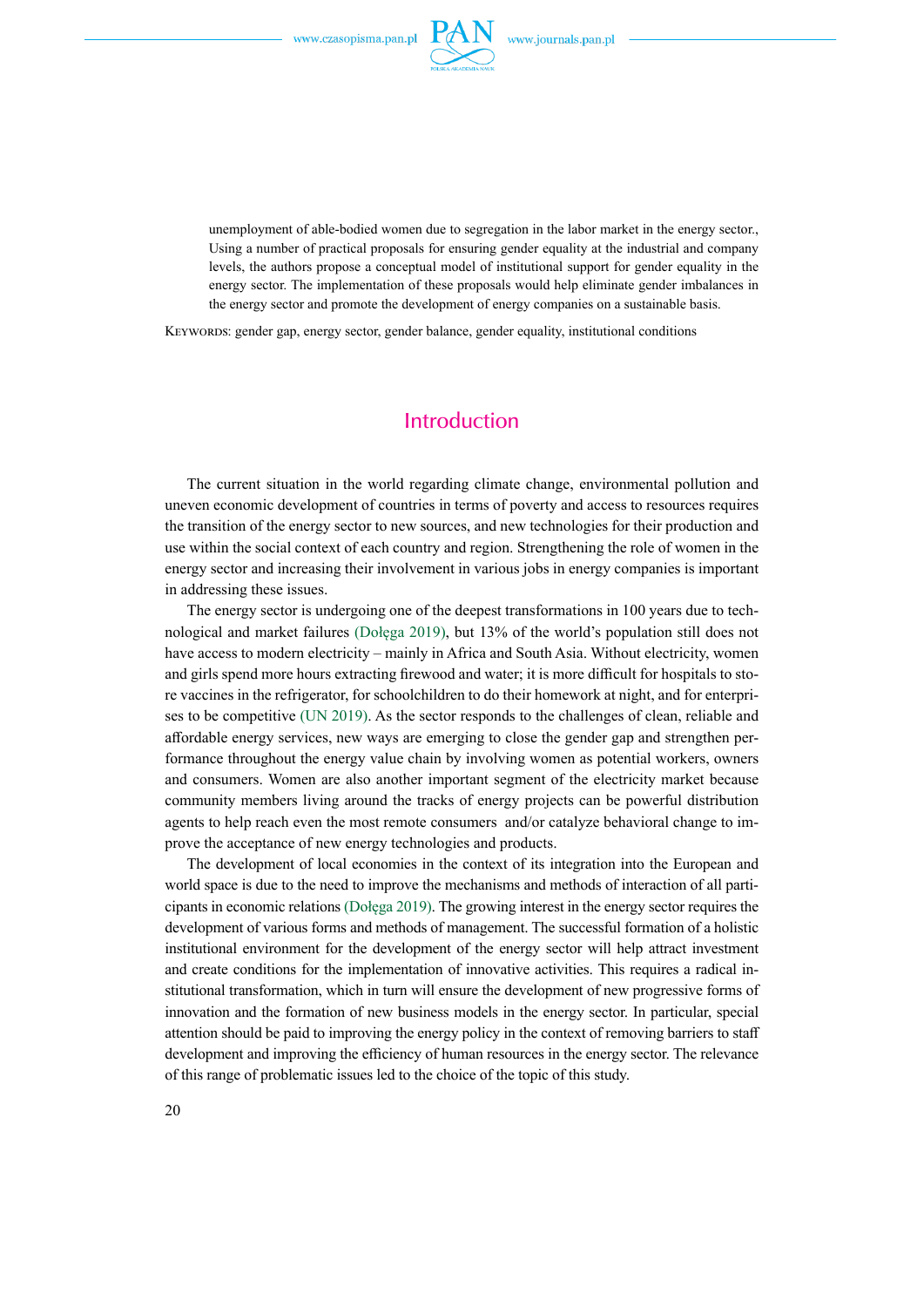

### 1. The analysis of gender equality in the energy sector

The processes of the development and improvement of the structure of the system of jobs in the energy sector in terms of the organizational, technical and socio-economic characteristics and the processes of equalization of the gender structure of employment are directly interrelated. The reduction of the "predominantly male" employment sector largely intersects with the reduction of "peripheral" employment – unattractive jobs for workers, which are traditionally problematic for candidates with regard to meeting the required qualifications. The scale of the labor shortage in the male occupations sector suggests that the costs needed to address the constraints and barriers to the realization of women's labor potential in the energy sector, particularly in the field of manual labor, are highly expected to mitigate the problem of chronic labor shortages for energy companies (USAID 2021). The elimination of organizational, technical and institutional constraints on women's access to employment and dynamic careers in the energy sector has significant potential to improve the staffing needs of energy companies.

However, in the modern world, gender inequality remains a phenomenon that typically occurs in various organizations, especially in the energy sector. Worldwide, the share of women in the labor force between 2019–2020 decreased by 3% (from 51 to 48%), women spend three times more time on unpaid childcare and other domestic work than men do. This percentage is likely to have increased during the COVID-19 pandemic due to school closures, the isolation of the elderly and an increase in the number of sick family members (WB 2020a). As a result, global wealth has decreased by \$172 trillion, and the wealth of human capital is underestimated by about one-fifth worldwide (Wodon et al. 2020).

European countries began to adopt legal acts on equal rights for women and men in the 1970s. The first act on this issue is the Law on Equal Rights for Women and Men, adopted in Sweden in 1972. The next countries to adopt similar legal acts were Norway (1978), Denmark (1978), France (2000) and Germany (2001). Since the 1970s, there has been significant progress in increasing legal gender equality, with women's rights now increasing to two-thirds of men's rights (WB 2020). An index measuring the legal support for the life cycle of women's from early on to retirement shows that there is a significant increase in the level of legal support for women in all groups of the world (Fig. 1). However, only eight countries (Sweden, Luxembourg, Latvia, Iceland, France, Denmark, Canada, and Belgium) have reached the maximum rating of 100 points.

However, of the 188 countries in the world with recorded data on equality in women's employment in industry (industrial positions), in only 62% (117 countries) can women work in industrial roles in the same way as men. Moreover, seven of these countries have created equal conditions only in the last four years: Poland, Democratic Republic of Congo, and South Sudan (2017); Moldova and Niger (2018); Sao Tome and Principe (2019); Saudi Arabia (2020) (WB 2020b). The situation is changing, but unevenly, which increases the relevance of attention to the gender factor in policy development, particularly in the energy sector. The influence of the industry significantly determines the presence of women in the workforce, including in vario-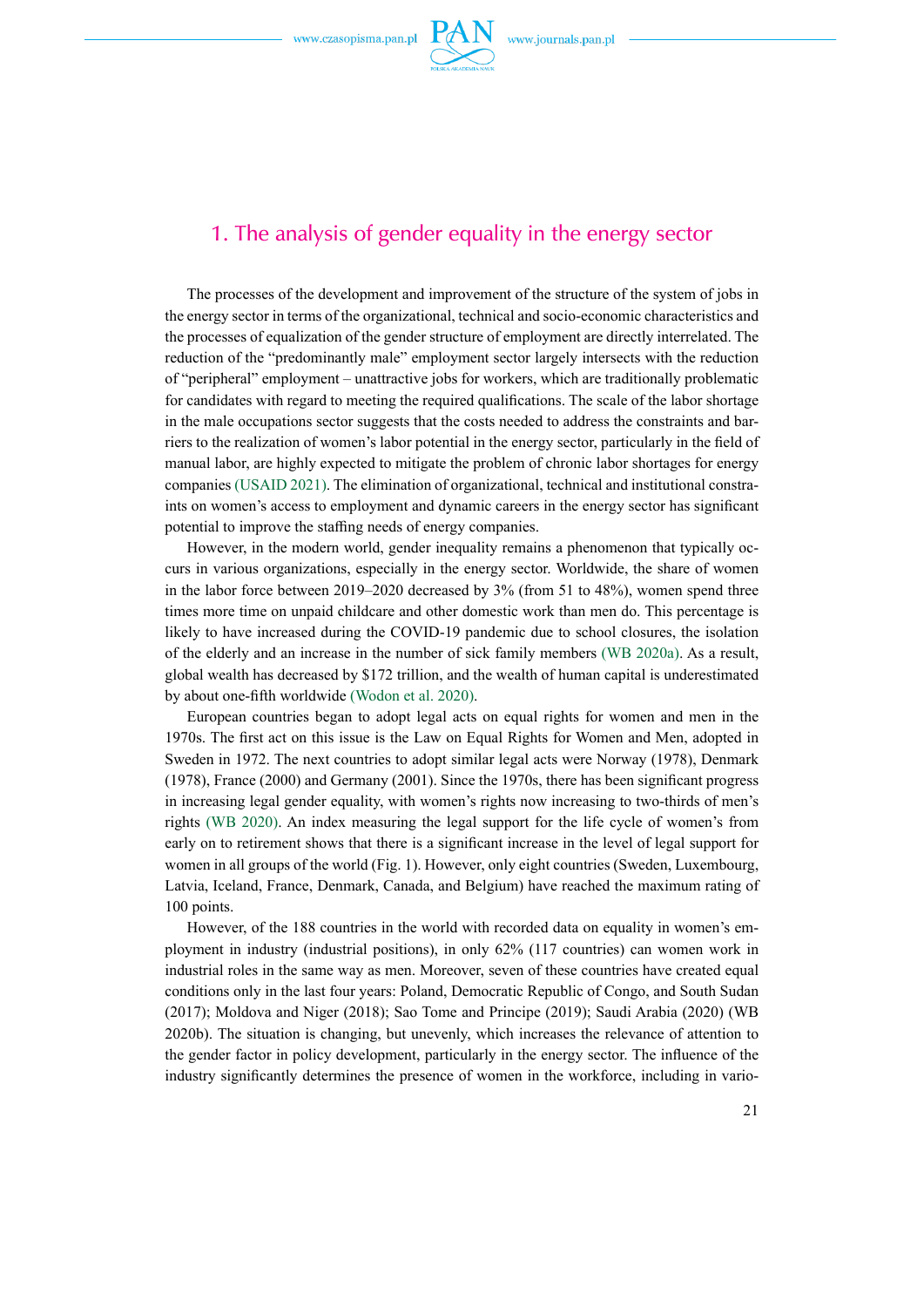





Fig. 1. Index of Legal Differences between Men and Women in 1970 and 2020 Source: formed by authors based on WB 2020b

Rys. 1. Wskaźnik różnic prawnych między mężczyznami i kobietami w latach 1970 i 2020

us positions in companies. Demonstrating different levels of the proportion of women in their stereotypicalpositions in corporate America (McKinsey and Company 2020), gender equality decreases markedly for women with increasing proportions of women fulfilling the role in question. In particular, this is noticeable in the energy sector, where at each level of the structure of companies' women less represented than in other industries (Fig. 2).

Since 2006, the World Economic Forum has defined the Global Gender Gap Index, which is based on four key dimensions: Economic Participation and Opportunity, Educational Attainment, Health and Survival, and Political Empowerment (WEF 2020). A consistent methodology is used for the calculation, which enables tracking of the dynamics in the reduction of this gap in the global dimension. The second largest gap after Political Empowerment is Economic Participation and Opportunity, which indicates the presence of a significant inequality in job opportunities and women's income levels compared to those of men. In 2020, the share of women in management positions in the private and public sectors increased by 2 to 36%, but the situation in most countries requires improvement. Of concern is the deterioration of women's participation in the labor market. If 78% of adult men have a job in the market, the average for women is 55%. The ratio of the strength of a woman compared with a man in a similar position is more than 40% lower; the income gap is over 50%. It is important not only to reduce the gap in the Economic Participation and Opportunity sub-index, but also to significantly accelerate such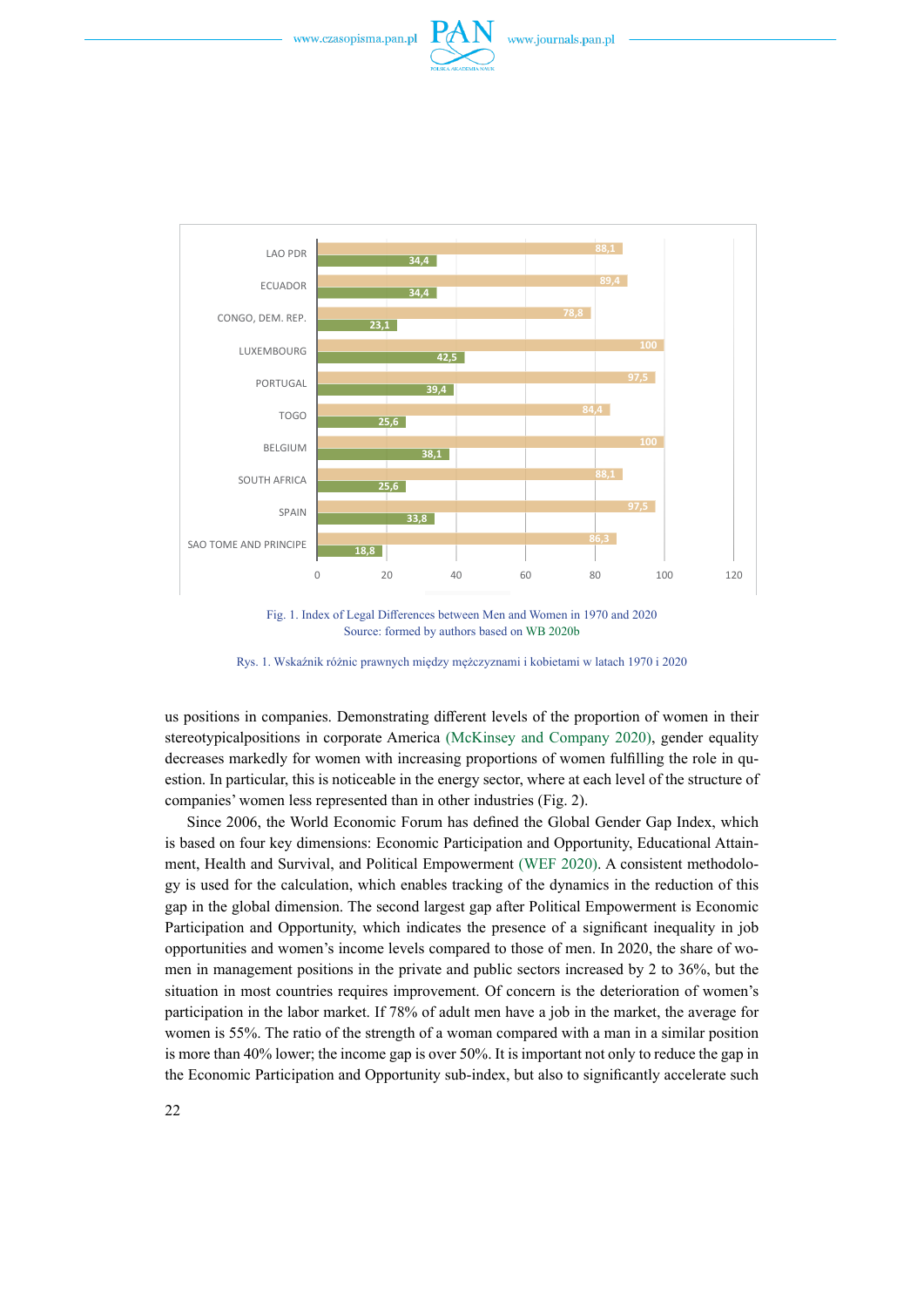















Rys. 2. Odsetek kobiet na różnych stanowiskach w korporacjach w Ameryce [%]

a reduction because, according to calculations (WEF 2020), while maintaining the pace for the period 2006–2020, it will take 257 years to close this gap. Iceland has been the 2020 leader in reducing the gap (approximately 88% of all countries' gender gap) for many years in a row. The next positions in the ranking are occupied by Norway (84.2%), Finland (83.2%), and Sweden (82.0%). Nicaragua (80.4%), New Zealand (79.9%), Ireland (79.8%), Spain (79.5%), Rwanda (79.1%), and Germany (78.7%) ranked fifth to tenth.

The Global Gender Gap Report 2021 explains the slowdown in the gap in the Economic Participation and Opportunity gap being due to the following trends: despite the growth of skilled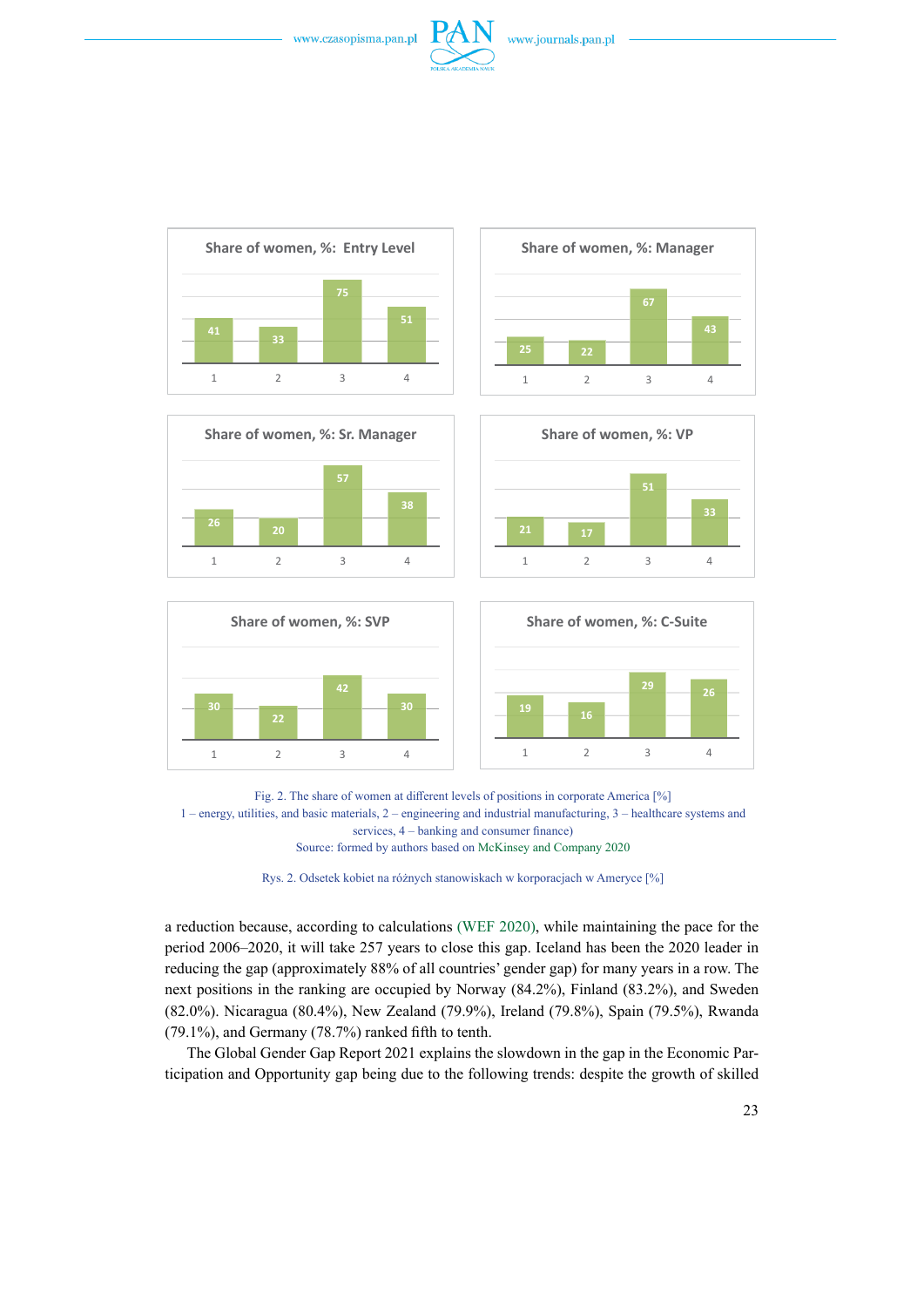

professionals among women, there is a slight reduction in the gender pay gap; in addition, the share of women in management positions remains low; there is also a deterioration in progress towards a reduction in the gender gap due to the impact of the pandemic, which may in fact be 1–4% lower than reported in the 2021 report (WEF 2021).

The legislation ensures equal rights for women and men in their participation in political parties, education, business and professional development. It stipulates that the state must guarantee equal rights and opportunities to men and women in the energy sector Additionally, the normative and legal provision of observance of the principles and rules ensuring equal rights and opportunities for access to freely chosen and productive employment in the field of energy employment established by international obligations still focuses too little attention on specific restrictions and barriers to women's employment and the organizational features of labor processes in energy. This situation leads to a gap between formal norms and economic practices that correspond to each other only on formal grounds (the presence of norms), but not on the real resource provision of its implementation in the specific conditions of the industry and taking the specific needs of employees qualification characteristics into account.

One of the most discriminatory areas for women's rights is their professional activities in the energy sector. This phenomenon is primarily associated with personnel management policies in energy organizations which determines the hiring, training, promotion and dismissal of employees, as well as the terms of their remuneration. Moreover, institutional discrimination often leads to the appearance of sexism at different levels of social relations, including organizational levels. Taking into account the gender factor in the selection, hiring, training and dismissal of staff, as well as setting the standard for monetary remuneration, would significantly expand the representation of women in the energy sector.



Fig. 3. Share of women in the energy workforce [%] Source: formed by authors based on GETI 2021

Rys. 3. Udział kobiet wśród osób pracujących w energetyce [%]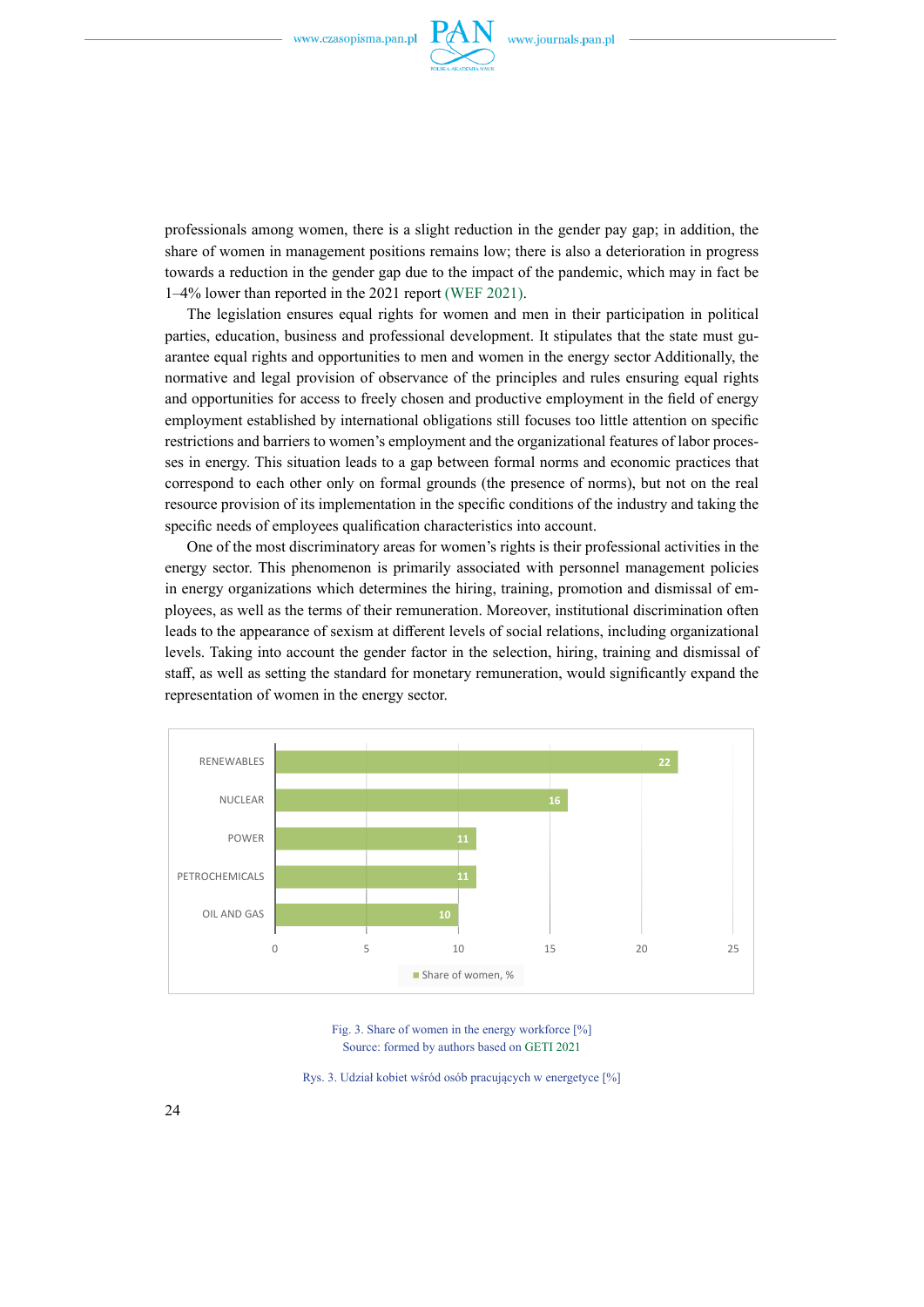

Data on the proportion of women in the energy sector differ according to the results of various studies, but all of them indicate their under-representation and thus a significant gender imbalance (GWNET 2019). According to the study (IRENA 2019), the share of women in the oil and gas industry is 22%, and this figure is 32% in the renewable energy workforce. According to a different study (GETI 2021) which systematized the results of a survey of sixteen thousand energy professionals from 166 countries, women in the oil and gas industry are represented in the labor force by only 10%, 11% in petrochemicals and power, 16% in nuclear, and 22% in renewables (Fig. 3).

According to research, the most represented female segment in the workforce is observed in renewable energy. The IRENA 2019 study, noting an average of 32% of employment of women in this segment, reports such a distribution between positions in companies – 28% of women are involved in STEM jobs (science, technology, engineering and mathematics), 35% is the share of women in non-STEM technical jobs. Moreover, 45% were represented at the administrative level.

Among the main barriers to gender balance in energy are stereotypes of gender roles, norms of cultural and social behavior and the dominant hiring practice (IRENA 2019). The main barrier is the perception of gender roles. According to the results (IRENA 2019), 75% of women are aware of such barriers, compared to only 40% of men. The perception of work in the energy sector as physically difficult has less and less reason considering the development of technology. The great potential for increasing the involvement of women is receiving education for STEM and technical jobs, which is a particularly promising area in renewable energy. Unequal opportunities are created at the beginning of a career, namely within education. Women are less educated on the subject of energy; moreover, women in developing countries have less awareness and access to information on vacancies as well as fewer networking opportunities.

When working in the energy sector and career advancement, women face barriers such as the glass ceiling because at least 75% of the board members in private companies are typically represented by men. Mobility requirements and a complex work schedule are additional barriers for women who care for children and other family members at the same time. Most companies do not have mentoring, flexible working hours, gender equity targets and training courses.

The presence of a glass ceiling explains the vertical segregation in the labor market in the energy sector. There is a level in the career hierarchy which a woman cannot rise above. Despite the fact that there are no formal barriers, women still do not have the opportunity to move above the "glass ceiling". Vertical segregation in the energy sector is accompanied by horizontal segregation. Women are often limited in their choice of occupations and activities that are promising in vertical career growth. The model of glass ceiling and glass walls describes the situation in which a woman is subjected to gender segregation when choosing a field of employment or vocational education. In our opinion, the reasons for this phenomenon are not only related to the demand but also to the supply of labor as some women can voluntarily accept traditional gender roles without any imposition. This, in turn, is a consequence of the dominance of outdated institutions of gender identity. Moreover, institutional discrimination often leads to the appearance of sexism at different levels of social relations, including organizational levels. A study of women's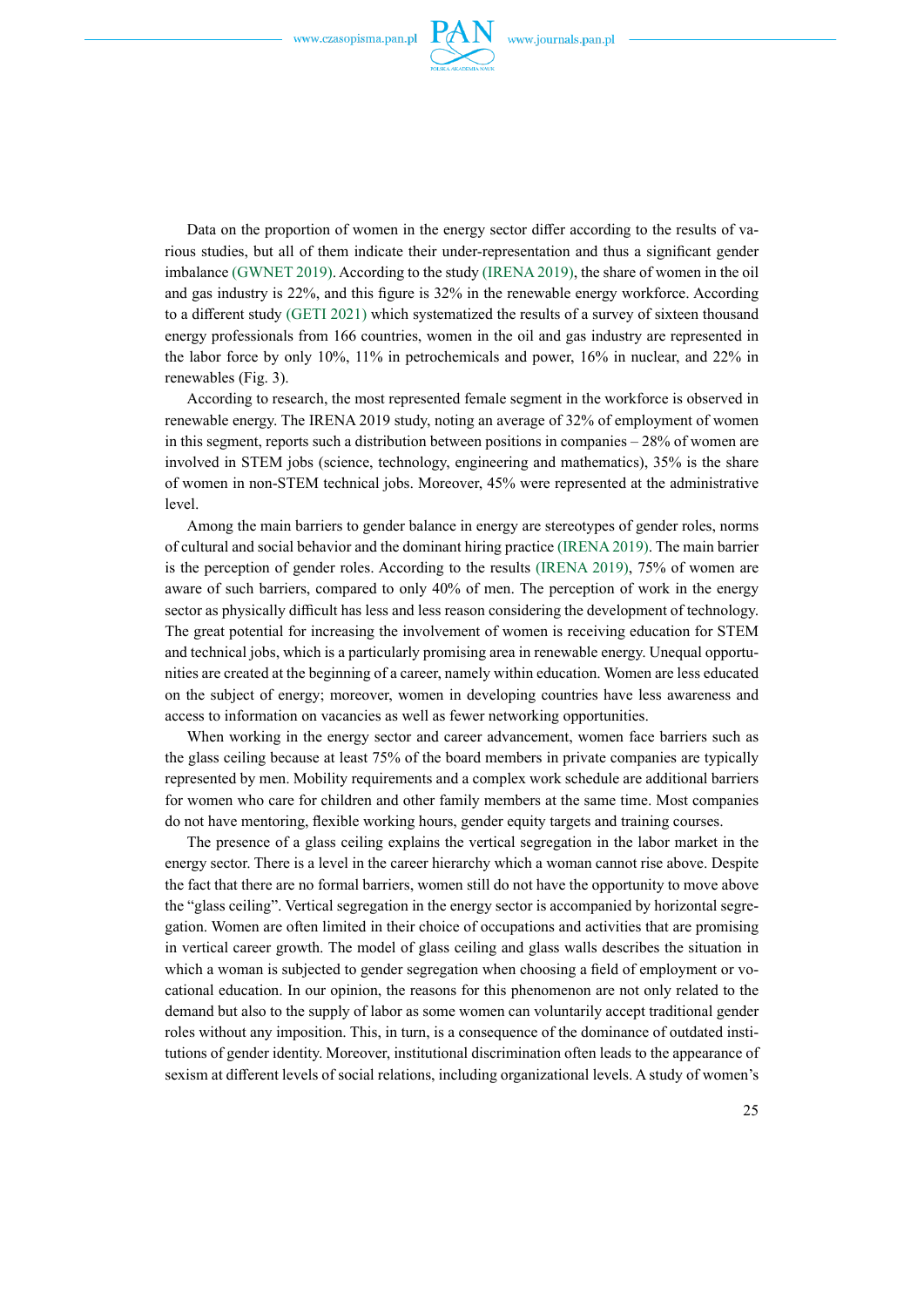

work in the Brazilian solar sector (GWNET 2019), for example, shows that 62% of women heard sexist comments when they were in an environment where men predominated.

Summing up the analysis, we can note the presence of positive dynamics in the field of equal rights and opportunities for women and men. At the same time, despite the declaration of equal rights and opportunities for women and men at the level of international organizations and individual countries, there is still a gender imbalance in the energy sector. Given that the main barrier to ensuring equal rights and opportunities for men and women in the energy sector is still the perception of gender roles, in our opinion, ensuring gender equality must be implemented comprehensively, including through its institutionalization.

# 2. Institutional conditions for ensuring gender equality in the energy sector

On the path to democratic development, each country seeks to build a civil society on a humanitarian basis. Most developed countries have made significant progress in recent years in studying and understanding gender issues. The development of society on a democratic basis in general and in companies in the energy sector in particular, requires a new content of legal norms as an important factor in regulating the relationship between the sexes in society. There is an urgent need today to adopt legal norms that would ensure the development of gender as equal and gender relations as equal, as the legal status of women at the level of society and family is an indicator of the development of the political, social and legal systems. However, today there are some contradictions related to the gaps in the regulation of gender equality in the energy sector, and the declaration of the institutional conditions of its development.

In modern conditions, a manifestation of the maturity of economic relations is the readiness of company management to take social aspects into account. This logic is determined by the whole course of social decisions and the dynamics of institutional processes taking place in the world today. In particular, the study of the effects of gender norms in institutions has contributed to the formation of a new trend in economic theory – feminist institutionalism (Lowndes 2010).

The twenty-first century is a period of egalitarian roles, where men and women are equal in their rights, a time of complete "equlibrium" for which opponents of gender inequality are fighting. The concept of "gender" is not a biological category, but comes from society and its culture. Thus born a person does not receive "gender" immediately, but acquires it in the process of inclusion in public life. Speaking of gender identity, it is worth mentioning such concepts as masculinity and femininity. In particular, masculinity is associated with courage, endurance, aggression, strength, power and success, and femininity is the complete opposite in terms of sensitivity, weakness, dependence and emotionality. These "correct" social notions of what it means to be a man or a woman have been formed for as long as we have been connected to society. Stereotypes, social roles and behavioral scenarios are what directly affect inequality – they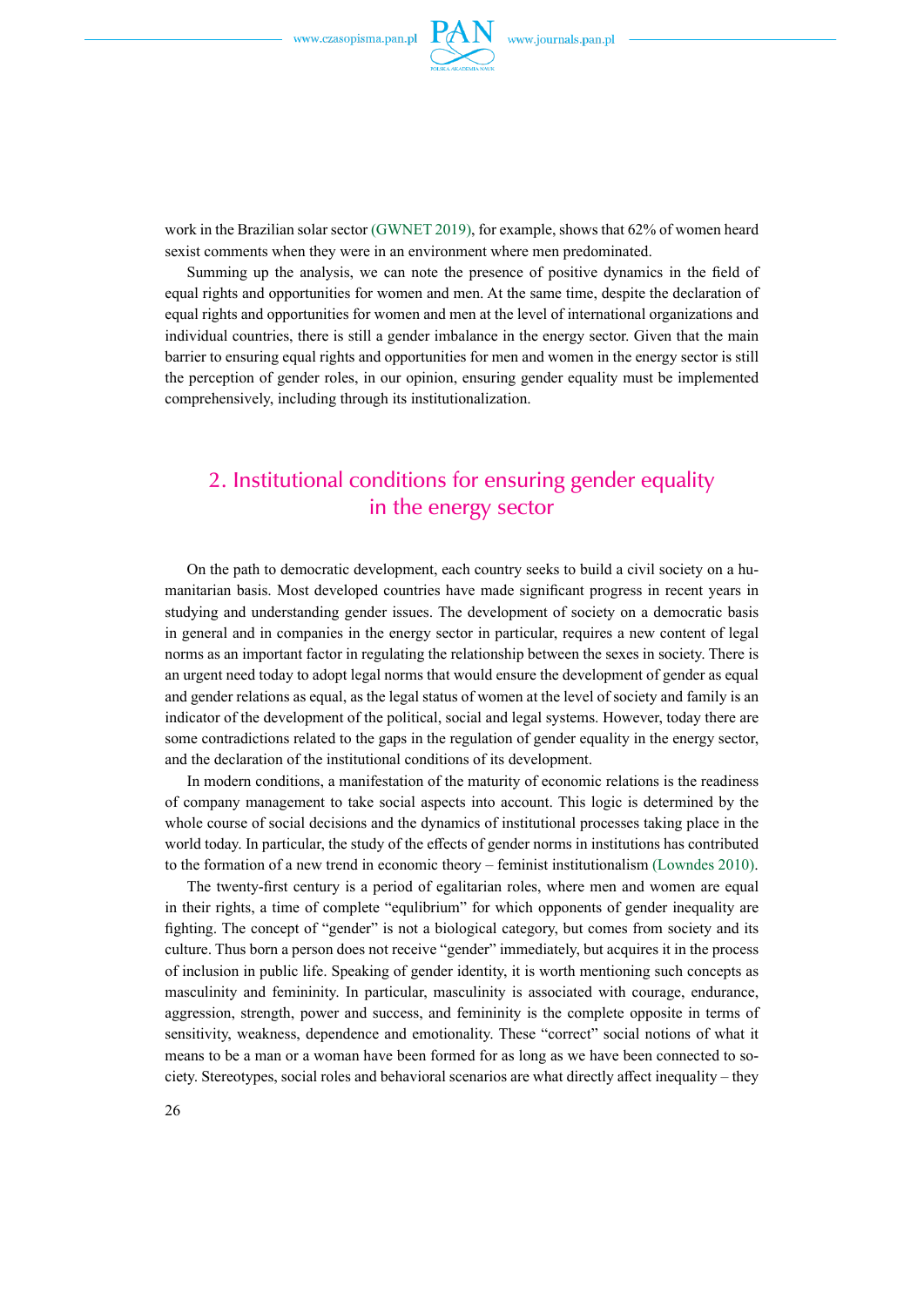

create a certain hierarchy, stratification and power embedded in gender relations. Therefore, the goal of the modern world and society is to change the social reality and ensure gender equality in all spheres of people's lives.

As our analysis of employment in the energy sector has shown, there is gender occupational segregation, which originated in the distant past and continues to exist to this day. Furthermore, gender segregation is a manifestation of discrimination. Gender discrimination leads to "gender asymmetry", which divides men and women between different areas of employment. In summary, we can conclude that gender occupational segregation is an asymmetric distribution of workers by sex in different areas of employment: from sectoral to occupational and jobs.

There are external and internal constraints that negatively affect gender segregation in the energy sector. Internal constraints include gender stereotypes about modern women, these include: it is impossible to raise children and build a career at the same time; management positions are not for women, as they require a lot of effort to achieve them; a woman should not fight for a successful career because men do not choose women who are more assertive than they are. In conclusion, gender stereotypes encourage employers and workers to segregate, sometimes even subconsciously. Thus, gender segregation is formed and operates. External restrictions cause discrimination, which is an unequal opportunity in the labor market as defined by the International Labour Organization in Article 111 of the 1958 Convention concerning Discrimination in Respect of Employment and Occupation. The most common discriminations in energy companies include: pay for equal work, career building and training, employment and dismissal, and access to certain activities and positions. These factors directly affect the process of gender segregation in the energy sector.

Based on recent research, we have identified a number of institutional issues of gender equality in the energy sector (Fig. 4). These are: inconsistency of formal norms of gender equality and existing economic practices; lack of gender mainstreaming in energy policy making due to insufficient attention to social relations; tensions in industrial relations due to a formalized approach to ensuring gender equality; unemployment of able-bodied women due to the presence of segregation in the labor market in the energy sector.

On the one hand, in accordance with the requirements and recommendations of the United Nations and the Council of Europe, each European country is developing a legal framework for compliance with the principles and rules of ensuring equal rights and opportunities for free choice of profession. On the other hand, in the energy sector, there are specific restrictions and barriers to women's employment.

These obstacles are mainly due to the technological and organizational features of labor processes in the energy sector. As a result, a gap is formed between formal norms and existing economic practices. The existing legal norms are not always comparable with the real resource provision of their implementation, taking the specifics of the industry into account.

The traditional culture of most energy companies was formed at a time when the sphere of social relations was not a priority. In particular, the identification of gender issues is sometimes considered impractical, and the sphere of gender relations is considered unproblematic. As a result, strategies to ensure gender equality often remain overlooked and are not always considered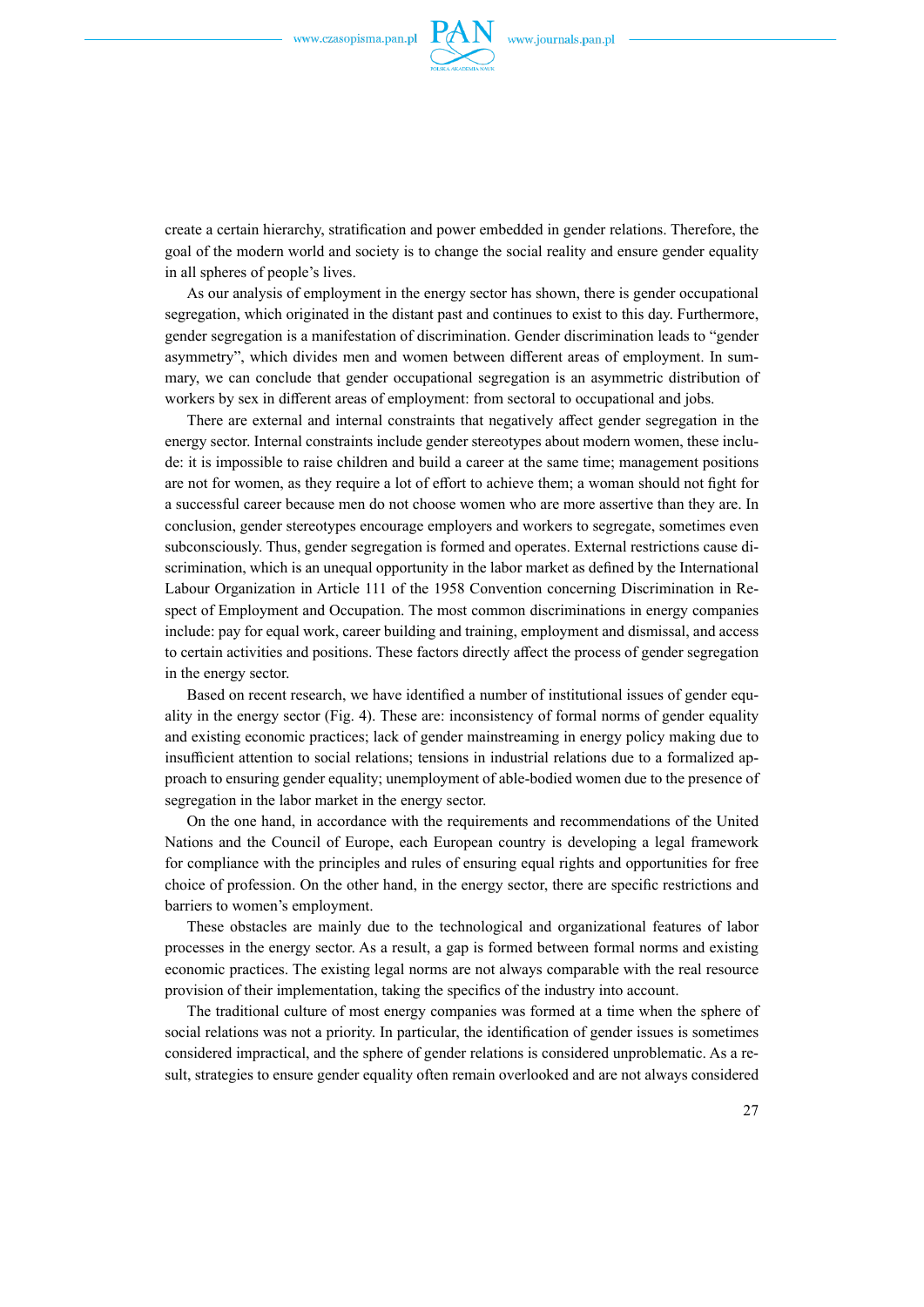

| <b>Technological and</b><br>organizational features of<br>labor processes in the energy<br>sector       | Inconsistency of formal norms of<br>ensuring gender equality and existing<br>economic practices |
|---------------------------------------------------------------------------------------------------------|-------------------------------------------------------------------------------------------------|
| A formalized approach to                                                                                | Creating additional tension in production<br>relations                                          |
| ensuring gender equality in<br>energy companies                                                         |                                                                                                 |
| Insufficient attention to the<br>sphere of social relations by<br>the management of energy<br>companies | • Lack of gender mainstreaming in energy<br>company policy making                               |
|                                                                                                         |                                                                                                 |
| Segregation in the labor<br>market in the energy sector                                                 | • Unemployment among the working<br>population, the vast majority of whom<br>are women          |
|                                                                                                         |                                                                                                 |

Fig. 4. Institutional problems of ensuring gender equality in the energy sector Source: formed by authors based on USAID 2021

Rys. 4. Instytucjonalne problemy zapewnienia równości płci w energetyce

in shaping the domestic policies of energy companies. At the same time, the implementation of sustainable development goals must be accompanied by the transformation of the culture and policies of energy companies.

Ensuring gender equality in the energy sector is currently mostly implemented through the introduction of additional norms and regulations relating to employee behavior in the work environment. This situation creates an additional psychological burden on employees and is a source of tension in production relations, but it does not remove barriers to staff development and increases the efficiency of the company's human resources.

The management of energy companies does not pay enough attention to the sphere of social relations in general and issues of gender equality in particular. This situation is explained by the orientation of management to solve current problems on which the economic results of companies depend. The focus is on those issues that are easily fixed due to the dynamics of indicators and those which are not questioned by the company's stakeholders. In particular, these issues are the amount of income, the reduction of costs, the updating of material and technical base, the fulfilment of obligations to contractors, etc. Ensuring gender equality is one of the low priority issues. This is because, firstly, the problems of gender relations do not appear immediately, and secondly, the impact of gender relations on the performance of energy companies is indirect.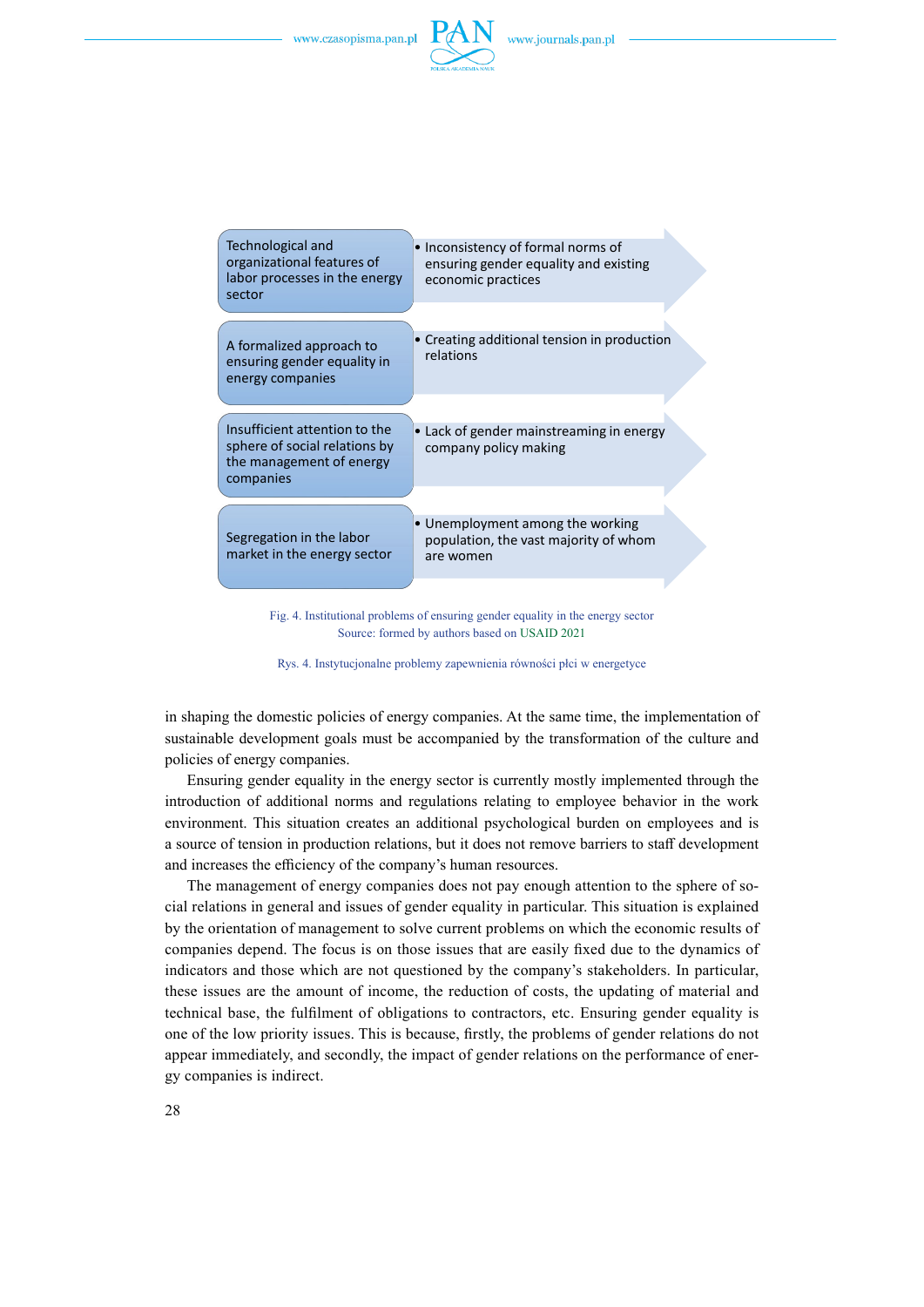

One of the acute problems remains unemployment among the working population, the vast majority of which are women in general, in particular, segregation in the labor market in the energy sector. This situation is a consequence of the lack of vision in the management of energy companies and of a direct link between the problems of providing the company with skilled workers and the restrictions that prevent the full use of the potential of women's labor in the energy sector. Removing barriers to the employment of women in the predominantly male segment would not only promote human rights but also contribute to the resilience of energy companies to modern challenges and threats. At the same time, the problem of transformation of management of energy companies is inextricably linked with the problem of imperfection of legal support in the field of socio-economic relations. In particular, the economic and legal aspects of gender policy need to be improved.

The dynamics of career development provides access to corporate programs for the preservation and development of labor potential. This thesis has both theoretical (within the theory of human capital) and empirical justification in numerous works devoted to explaining the differences between the positions of women and men in the field of labor and employment (Blau and Kahn 2017). According to a study supported by the USAID Energy Security Project, the differentiation of the characteristics of women's and men's careers in the energy sector should be explained by taking into account the opportunities that women and men have to access programs to preserve and develop the labor potential of energy companies.

The authors of the report "Gender Aspects of Employment in the Energy Sector of Ukraine" highlight internal and external factors in the transformation of gender policy in the energy sector. Among the internal factors of the transformation of this attitude is the growing activity of women and men employed in energy who understand the importance of removing gender barriers and obstacles to the realization of human potential in energy and see gender equality as a way of improving the working lives of energy companies. By external factors, they mean the exacerbation of two groups of problems. Firstly, the problem of chronically "labor-deficient" specialties, for which there is a long period of filling "open vacancies". If among such vacancies a certain share is less accessible to women (for organizational, technical or other reasons), then the elimination of barriers to women's employment (in particular, through the elimination of harmful factors and the severity of labor processes) can significantly expand the number of applicants for vacancies and improve the staffing of energy companies. Secondly, the processes of integration of local energy into the European Energy Community, which require standardization of approaches to personnel management across European countries, where the attitude to gender equality, and the institutional, organizational and economic support for equal opportunities for women and men significantly differs from domestic business traditions (USAID 2021).

Given all the above, it can be concluded that ensuring a gender balance in the energy sector is impossible without the formation of appropriate institutional conditions. Improving gender policy in the energy sector is possible only in the current institutional environment of ensuring gender equality. Furthermore, the formation of the institutional environment for gender equality is a consequence of the emergence of state and non-state institutions that would take care of gender equality in the energy sector. Additionally, the emergence of institutions that would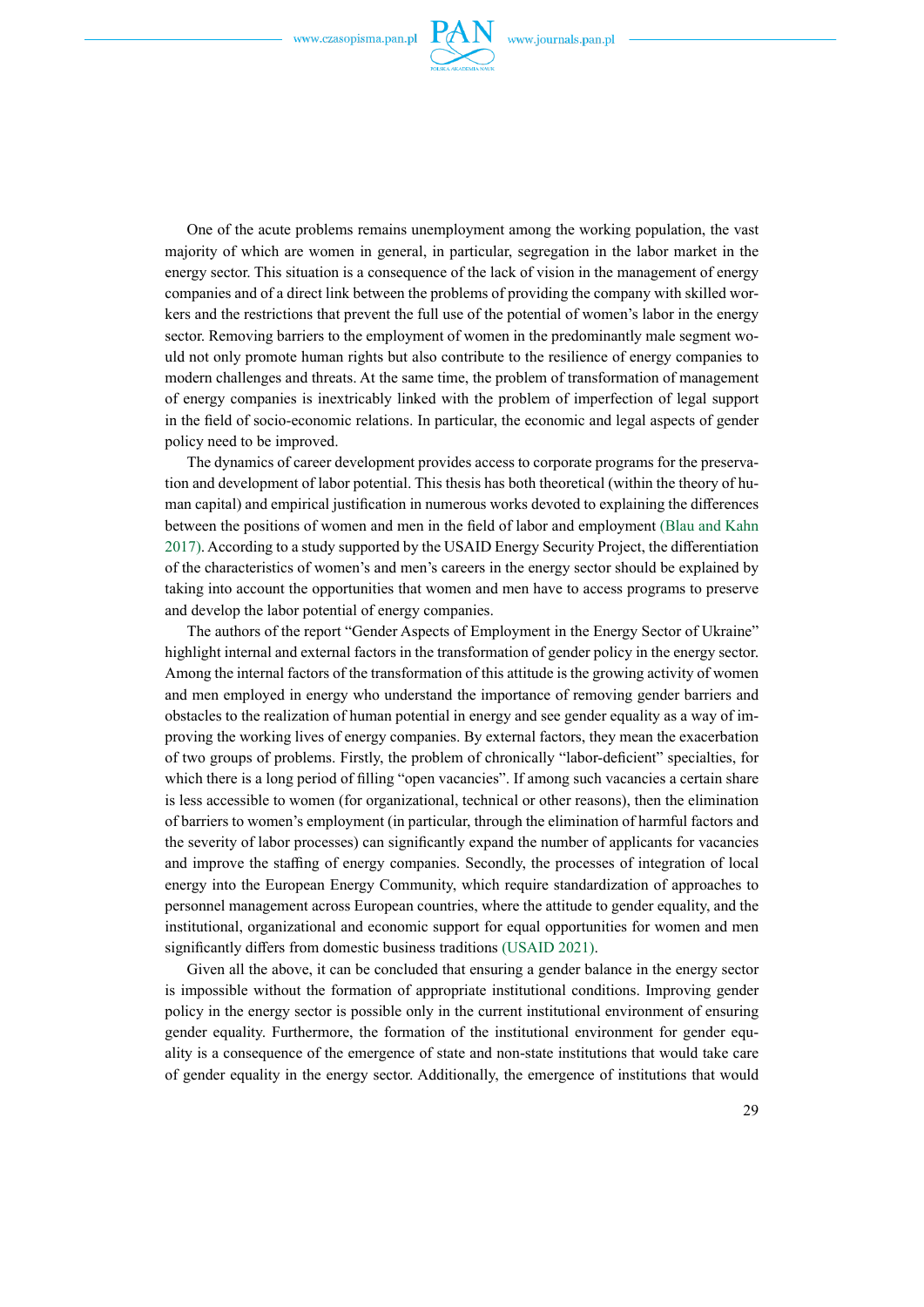

take care of gender equality is not possible without the transformation of formal and informal institutions of gender equality. Formal institutions of gender equality should first be enshrined in relevant laws and regulations at the levels of both state and industry, and should be enshrined in the internal regulations of energy companies. The crucial role of the transformation of informal institutions of gender equality should also be emphasized. In particular, the removal of one of the main barriers to equality in the energy sector is the stereotype that the energy sector is a field of male labor. Figure 5 shows a conceptual model of institutional support for gender equality in the energy sector.



Fig. 5. Institution condition of gender equality in the energy sector Source: authors' own work

Rys. 5. Instytucjonalny stan równości płci w energetyce

In conclusion, it should be noted that ensuring gender balance in the energy sector could only be achieved through the improvement of gender policy. Improving gender policy would contribute to the formation of effective management in the energy sector, which would have a positive impact on the resilience of national economies. Therefore, it is necessary to accelerate the process of development of social relations based on sustainable development (Gagnidze 2018; Ossowska and Janiszewska 2020), which contributes to the effectiveness of the economic growth of the state.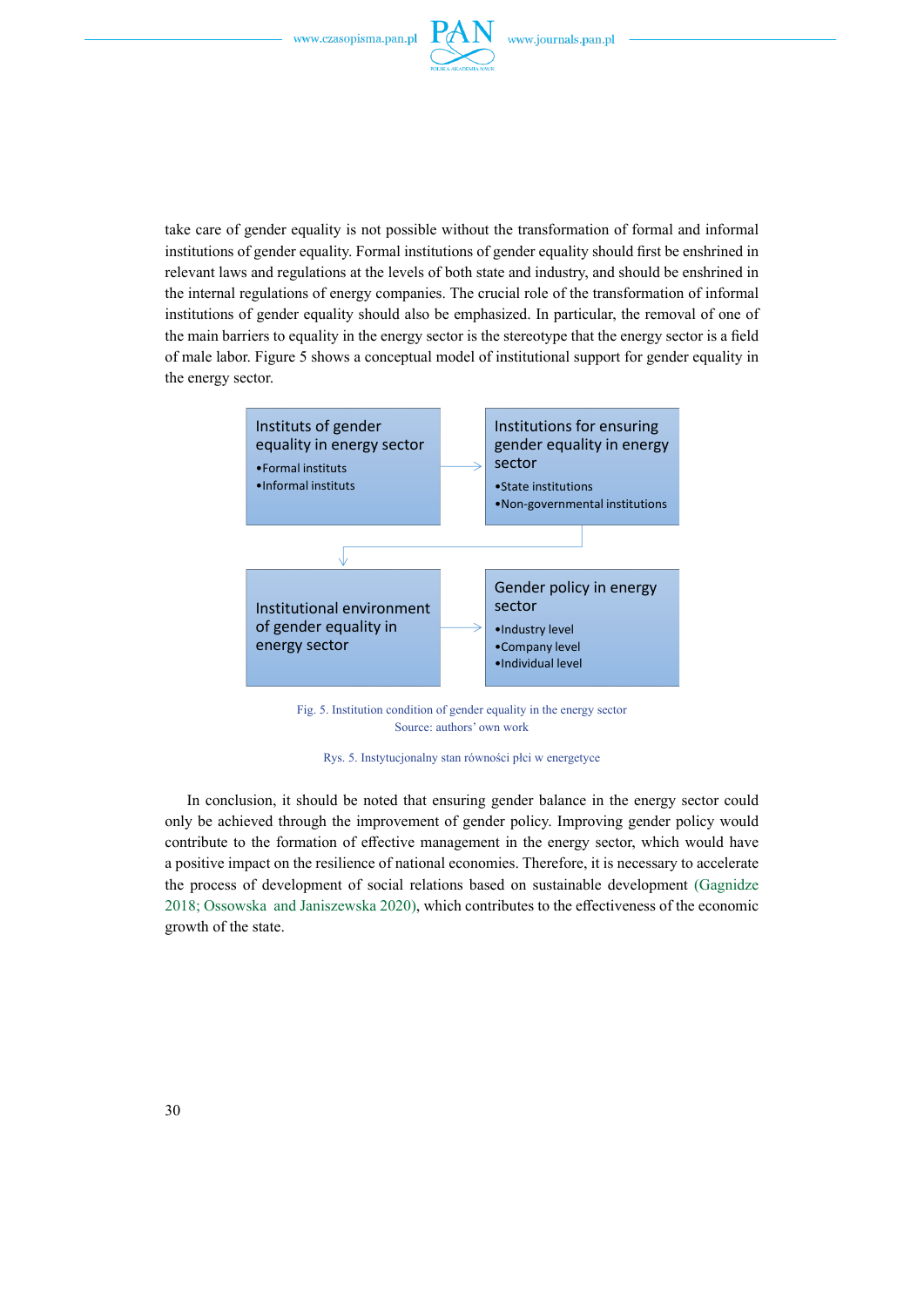

### 3. Areas of gender equality in the energy sector

The energy sector is characterized by the phenomena of "glass ceiling" and "glass walls", which is caused by the influence of gender stereotypes about "male" and "female" professions and jobs. As a result, there remains significant gender asymmetry and segregation in the industry. When identifying ways to improve the gender balance in the energy sector, the focus should be on creating conditions to overcome certain barriers, the priority of which may vary from country to country, and between different companies of the energy sector. Moreover, if before the issues of gender equality at the macroeconomic level takes care of only by the country's authorities and international and public associations, then, in our opinion, another stakeholder – business – should join in solving this problem. After all, the time of the establishment of beachy forced employers to accept this challenge and start promoting the topic of gender equality. Given the inconsistency of formal norms for ensuring gender equality with the existing economic practices, in our opinion, ensuring gender equality in the energy sector should be comprehensive. The postulates of gender equality declared at the macroeconomic level should be supported by their consistent implementation both at the industry level and at the level of individual energy companies.

At the sectoral level, improving gender policy is impossible without transforming the institutional environment to ensure gender equality in the energy sector. The formation of an appropriate institutional environment is impossible without the transformation of gender equality institutions themselves, as well as the emergence of state and non-state institutions that would ensure equal rights and opportunities for workers of both sexes in the energy sector. Based on this, in our opinion, one of the main prerequisites for eliminating gender segregation in the energy sector is the institutionalization of the concept of gender equality. The institutionalization of gender equality is a process of developing or transforming rules and procedures that influence a set of human interactions. The institutionalization of gender equality is a complex process of evolving rules and procedures that is dynamic by definition. As institutions must be considered as humanly devised contracts of social and political actors, the actual work of institutions is conducive to changes in society and its mode of governance. Figure 6 shows a conceptual model of the institutionalization of gender equality in the energy sector. Taking into account the gender factor in the selection, hiring, training and dismissal of staff, as well as setting the standard for monetary remuneration, would significantly expand the representation of women in the energy sector.

The proposed approach is implemented by a number of practical measures at each level: at the level of the energy sector, at the level of individual energy companies and at the level of individuals. The Figure 7 shows the practical examples of the proposed approaches. It should be noted that only the comprehensive implementation of the proposed measures in its synergy would ensure the achievement of the goals of sustainable development in the energy sector, such as ensuring gender equality.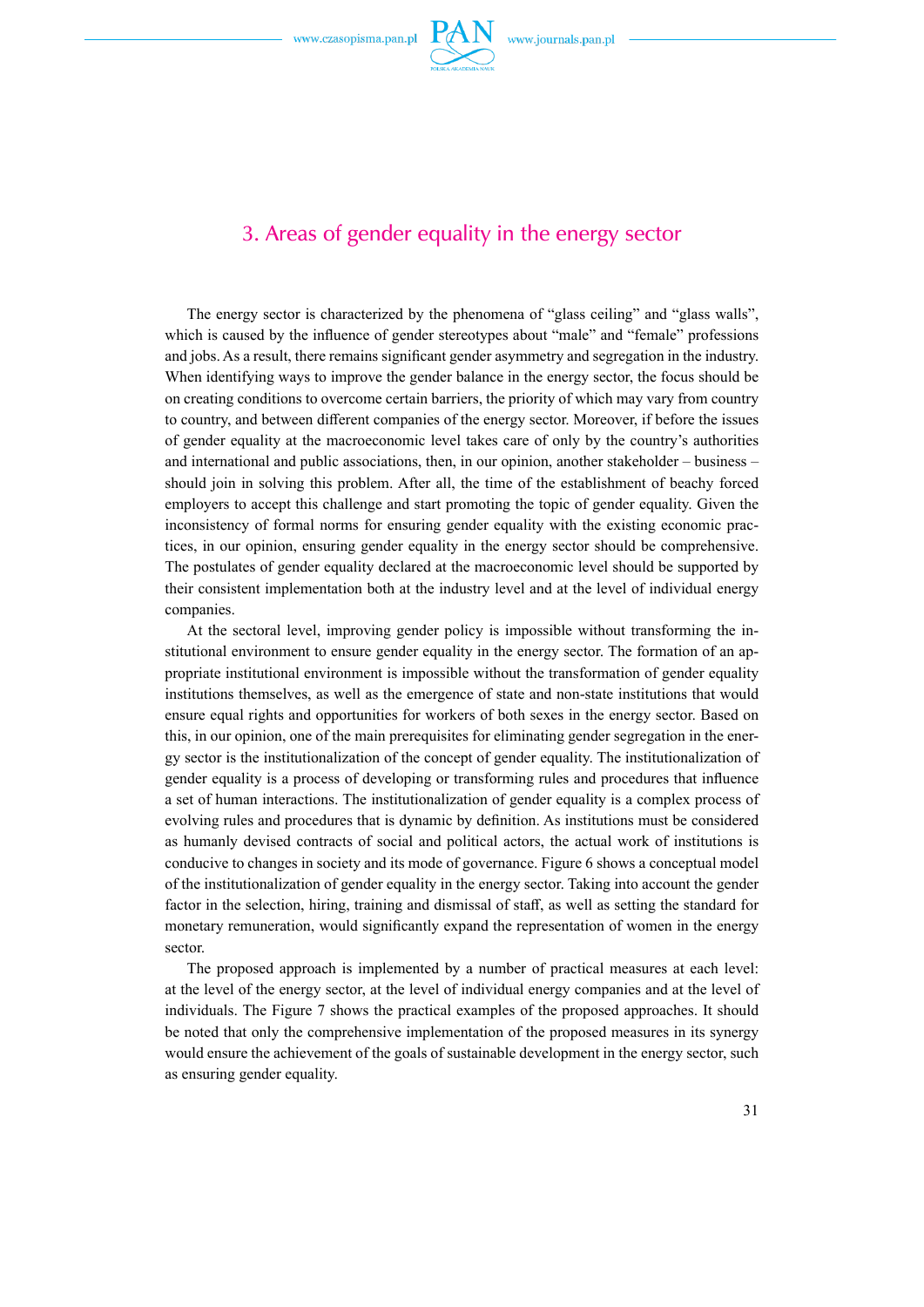



Source: authors own work

Rys. 6. Instytucjonalizacja równości płci w sektorze energetycznym

The implementation of the measures outlined in Figure 7 significantly contributes to improving the gender balance. For example, the implementation of "South African Government Programme Indicators: Women's Participation in the South African Utility-Scale Renewable Energy Independent Power Producer Procurement Programme" (South Africa) regulates the participation of women in executive bodies by tender documentation. "Quotas for Gender Parity", which were adopted in Rwanda in 2003, contributed to an increase in the proportion of women in government (49% in 2003, 56% in 2008, 64% in 2013 and 61% in 2018). Given that the share of women in the labor market in India is one of the lowest in the world (30%), the government has passed a "Parental Policy" that requires equal pay for men and women and includes provisions for childcare in the workplace. "Creates First Legislative Gender Policy Instrument on the African Continent", passed by Kenya's Ministry of Energy, aims to raise awareness, change attitudes and maintain a culture of work in the energy sector. Part of the commitment and strategy is to strengthen the institutional framework for gender equality (GWNET 2019).

The Turkish company "Polat Energy" received a \$44-million loan under the commitment to increase the conditions of gender equality in the company. The "Gender Equality Loan" determines and improves credit conditions based on the assessment of gender equality indicators in the company. "Schneider Electric", which provides integrated and efficient power/energy management solutions combining energy, automation and software, has received many awards over the past two years for creating the conditions for gender equality. "Kiewit", an engineering and construction company in the large-scale renewable energy sector, implements a multipronged approach on gender and inclusivity – "KieWomen Equality Policy and Programme". "Siemens Gamesa" implements a diversity strategy that includes a variety of programs focused on inclusi-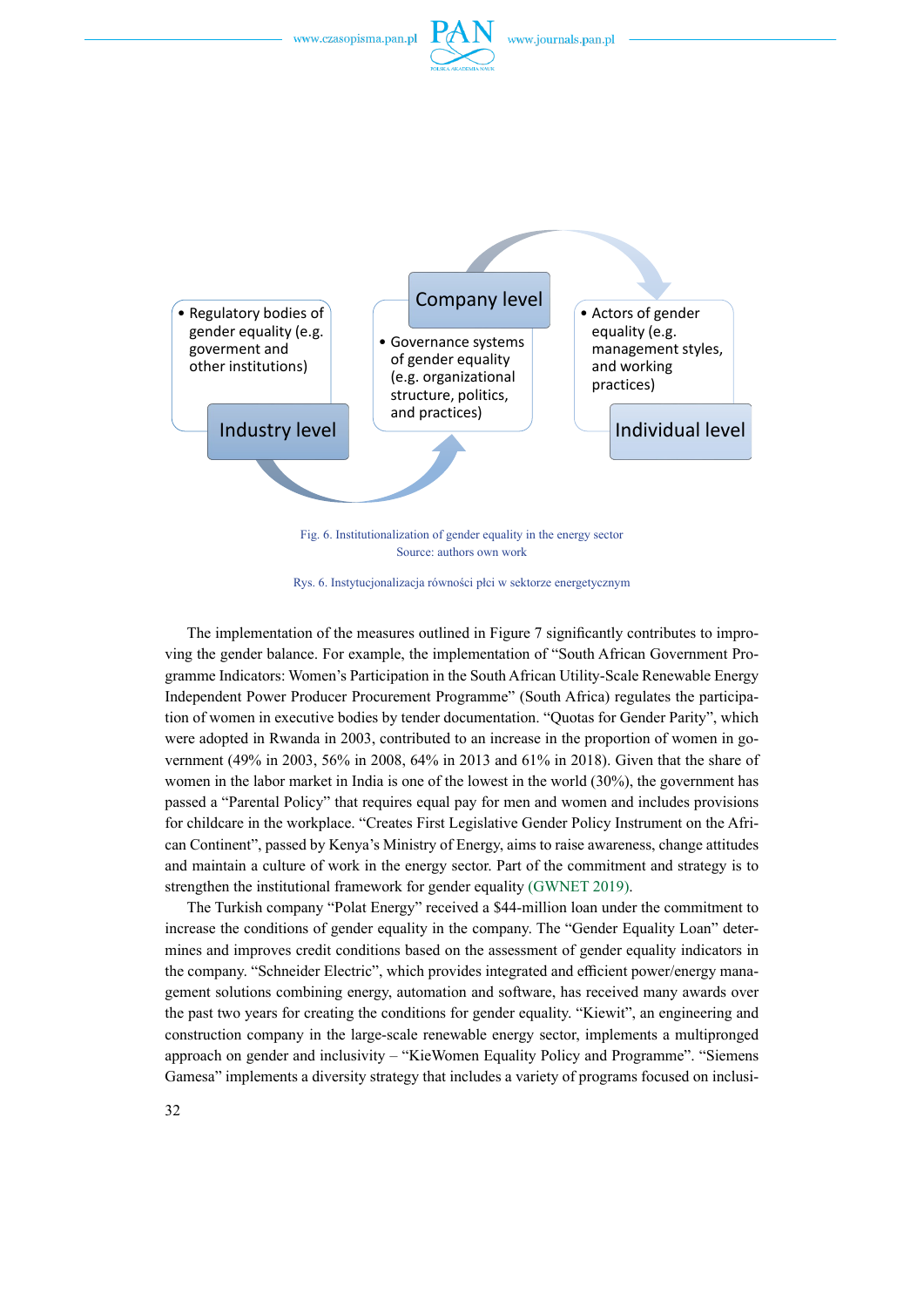

#### **Measures and practical examples at the industry level**

- •Improving legislation in the context of standardizing equal rights and opportunities for women and men, including the application of a gender-oriented approach in the budget process
- •Integrated gender mainstreaming in the activities of ministries, departments and other state executive bodies, including the creation of relevant units
- •Promoting educational activities on gender equality and non-discrimination, in particular activities aimed at the harmonious combination of family and professional responsibilities and training on best practices that can be used to prevent discrimination
- •*Examples: "South African Government Programme Indicators: Women's Participation in the South African Utility-Scale Renewable Energy Independent Power Producer Procurement Programme" (South Africa), "Quotas for Gender Parity" (Rwanda), "Draft Bill to Encourage Participation of Women in STEM" (Brazil), "Parental Policy" (Brazil and India), "Creates First Legislative Gender Policy Instrument on the African Continent" (Kenya)*

#### **Measures and practical examples at the company level**

- •Carrying out gender and legal examination of the existing internal normative documents of the company and in case of absence to supplement them with norms on observance of the principles of non-discrimination
- •When developing new or revising existing company statutes and employment contracts, provide for a separate section (paragraph) on compliance with the principles of equality and non-discrimination of employees
- •Analysis of the company's statistical reporting, including financial and management, for the presence of disaggregated data, in particular by gender, age, level of education, length of service, position
- •*Examples: "Gender Equality Loan" (Polat Energy), "Attracting and Retaining Women" (Schneider Electric), "KieWomen Equality Policy and Programme" (Kiewit), "Flexible Work programmes and Transparent Pay-Gap Analysis" (Siemens Gamesa), "Employee-owned Solar Installation Company Values Employee-centred Equality" (Namaste B-Corporation), "Promoting Women Employee Professional Development to Create More Women Managers" (ITAIPU Binacional)*

#### **Measures and practical examples at the individual level**

- •Attending trainings to explain the basic principles of gender equality, discrimination, bullying, harassment, sexual harassment, and other forms of aggressive behavior in the workplace
- •Adherence to ethical behavior in the workplace, including avoiding insults, remarks and jokes that embarrass, and other verbal harassment, lustful looks and gestures associated with sexuality, as well as inappropriate comments about appearance, clothing, age, or marital status of their colleagues
- •*Examples: "Women in Engineering Program" (Australia), "We Saved You a Seat Pilot Project" (Canada), "Mentorship for Women in STEM: HunterWiSE" (Australia), Women in Construction (Brazil), "GWNET Mentoring Programmes"*

Fig. 7. Measures and practical examples of gender equality in the energy sector institutionalization Source: formed by authors ground by GWNET 2019

Rys. 7. Mierniki i praktyczne przykłady równości płci w instytucjonalizacji sektora energetycznego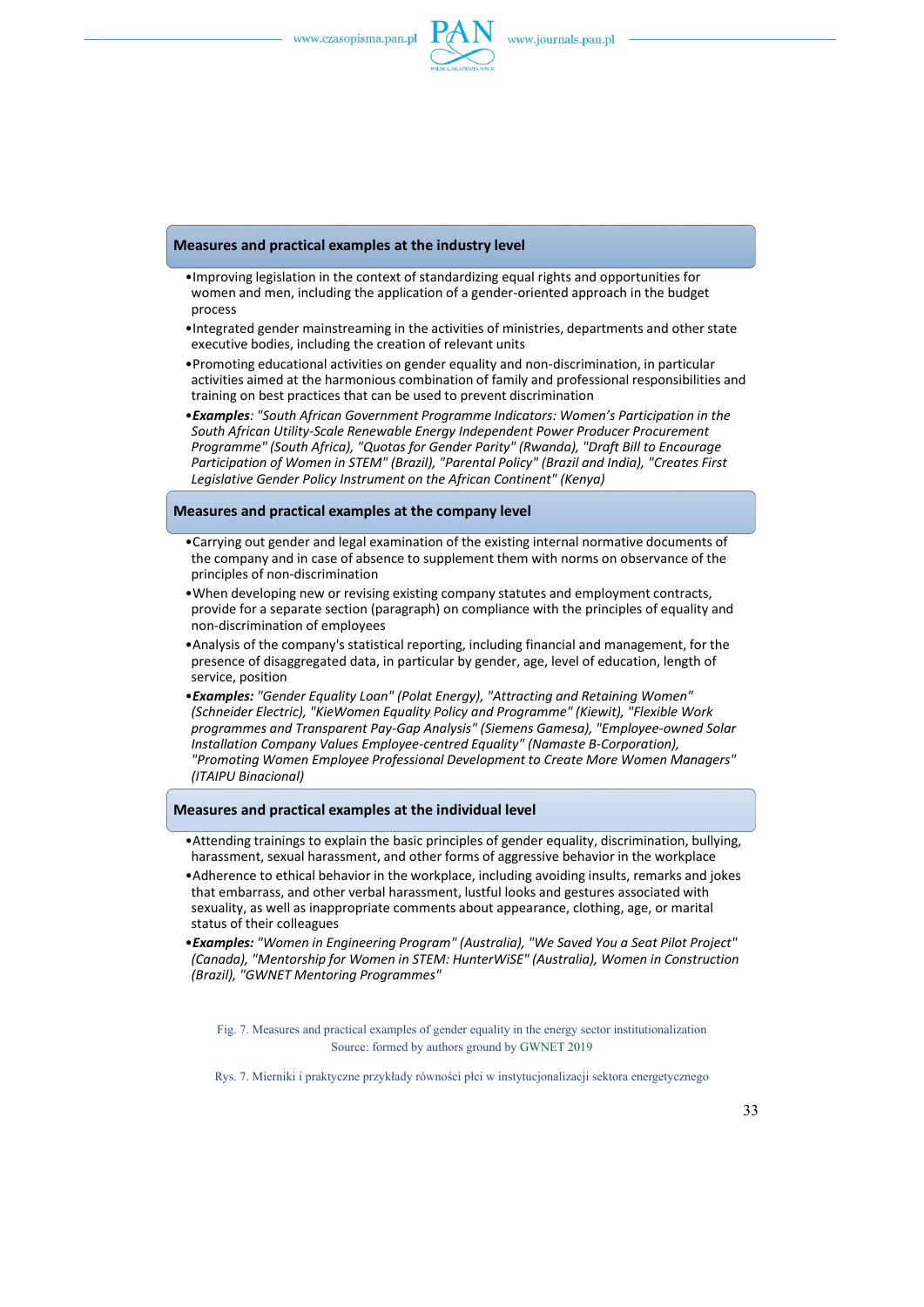

veness and gender equality, for example, "Flexible Work Programmes and Transparent Pay-Gap Analysis". In 2018, Namaste B-Corporation began implementing a paid in-house education project to raise the awareness of its staff on diversity and inclusiveness and equality. The world's largest hydroelectric power plant, ITAIPU Binacional (Brazil), implements a program to motivate female employees to professional development "Promoting Women Employee Professional Development to Create More Women Managers", which has led to an increase in the number of female managers from 10–21% in nine years (GWNET 2019).

The implementation such educational projects, as "Women in Engineering Program" (Australia), "We Saved You a Seat Pilot Project" (Canada), "Mentorship for Women in STEM: HunterWiSE" (Australia), Women in Construction (Brazil), "GWNET Mentoring Programmes" provide awareness of issues of diversity, equality and inclusiveness. At the individual level, they aim to inspire young women to pursue a career in engineering and there are initiatives aiming to increase the enrolment of women in STEM programs (GWNET 2019).

We propose to implement gender equality at the level of individual energy companies through the implementation of a four-step model (Fig. 8). Awareness of gender imbalances should be the first step towards ensuring gender equality in an energy company.

This stage should begin with the establishment of a working group which should include representatives of all interested internal stakeholders of the company. The working group should collect data on the quantitative ratio of male to female employees in the company, the level of their salaries, the quantitative ratio of both sexes in the company's management positions, the features of career advancement, etc. An important step at this stage is to critically review the company's current strategies and policies to take into account gender issues.

Improving the company's existing gender policy, developing a new version and introducing measures to ensure gender equality in energy companies can be carried out in different areas and at different levels of companies. Thus, at the highest level of companies, the focus should be on developing or revising gender policies to strengthen the place of women in the workforce, to broadcast and uphold the values of gender equality, and to ensure that any gender-based violence is unacceptable. To strengthen gender equality, women need to move more actively to higher levels of management in companies, which allows them to take a more active part in decision -making and management. The establishment of quotas for women's membership in the relevant bodies of companies will also contribute to this. The use of quotas in companies demonstrates to employees that attention is being paid to gender diversity and awareness of its importance, providing women with additional opportunities for employment and career advancement. On the other hand, some women perceive such a quota as a confirmation of the biased perception of men as more qualified and desirable workers, and therefore a woman can only get a job or position thanks to the quota. An important aspect of creating a culture of "gender equality" in companies is educational work through the organization of focus groups, seminars, workshops and discussions on the benefits of gender diversity. The strengthening of such a culture should be facilitated by a policy of "zero tolerance" for any sexual harassment in the workplace. This requires clear inclusion in the company's documentation concerning relevant provisions and regulations. Moreover, such norms will only work if they strictly adhered to, constantly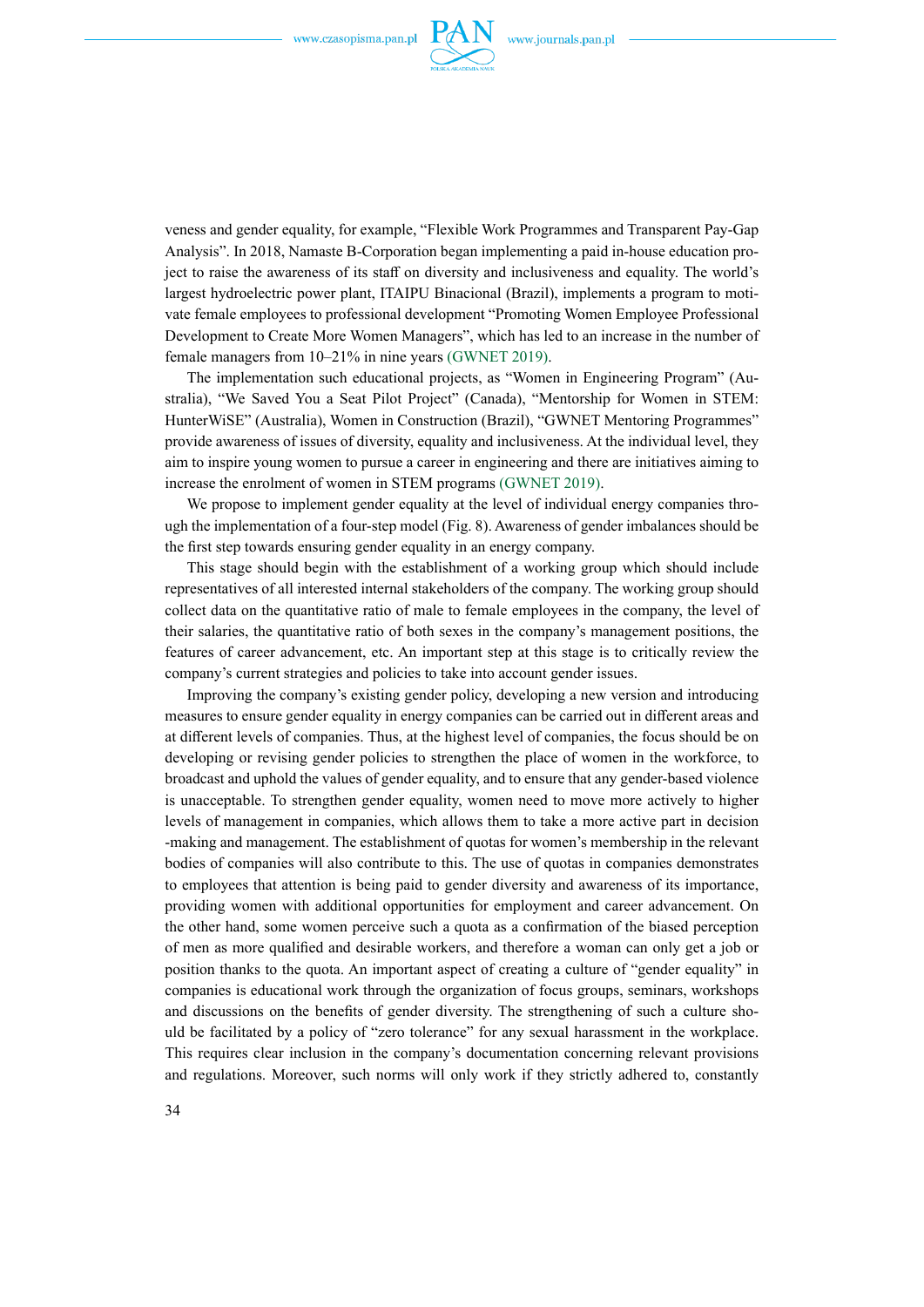



Fig. 8. Model of implementation of gender equality in energy companies Source: formed by authors ground by UNFPA 2019

Rys. 8. Model wdrażania równości płci w przedsiębiorstwach energetycznych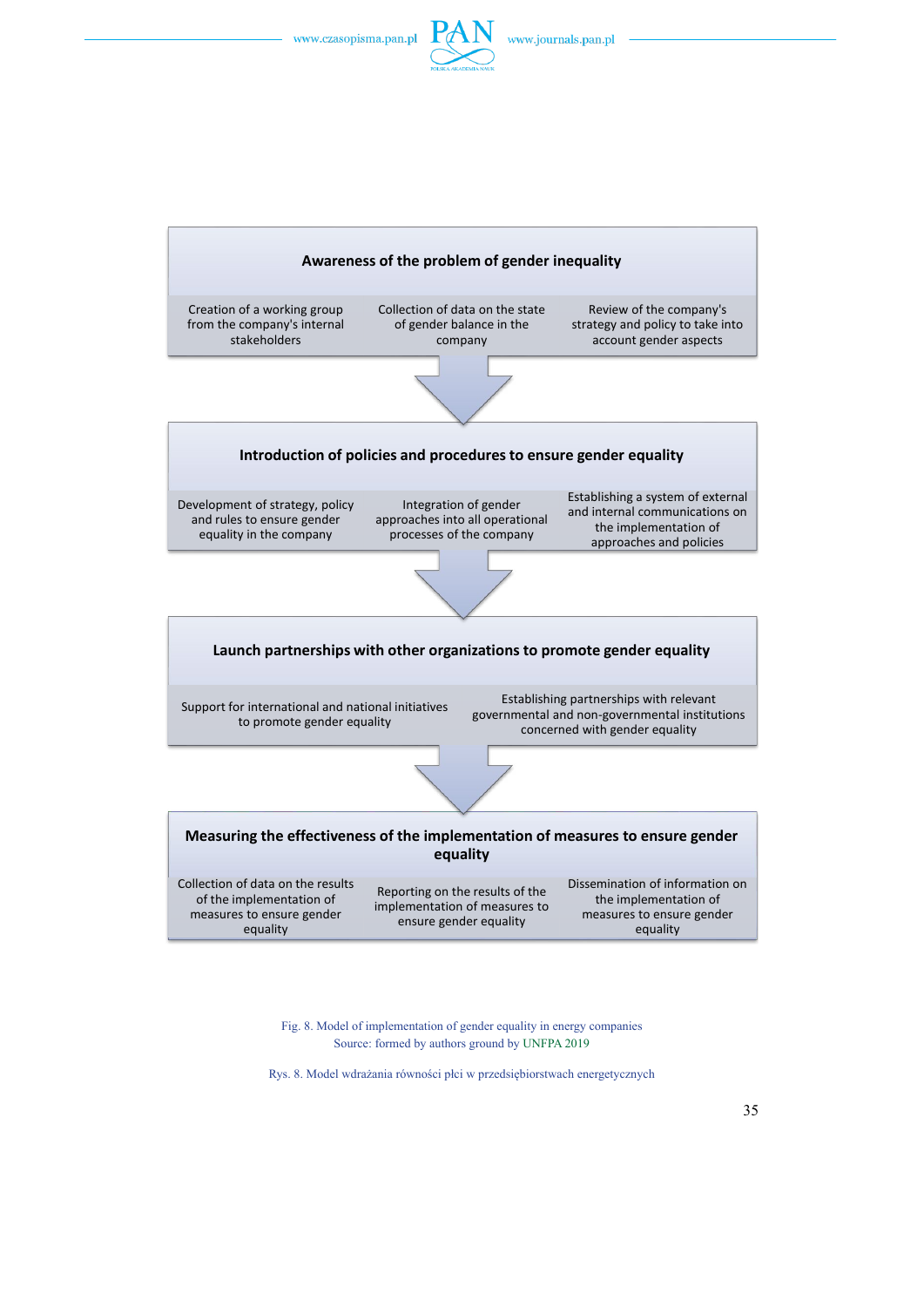

monitoring progress on these issues and responding to violations. The company's management should establish gender goals and monitor their implementation, including the participation of women in vocational training and professional development. Transparency and publicity of such information also contributes to the effectiveness of building a "gender balance" in companies. In particular, the results of the study (Bennedsen et al. 2019) show that the publicity of information of employees' salaries helps to reduce the income gap between men and women for equal work.

Another area (driver) of gender diversity is the support of flexible and family-friendly work schedules. It provides an opportunity to choose the optimal work schedule for a woman, taking into account the specifics of professional responsibilities, position, remoteness of the workplace and the need to combine work with caring for family members. Flexibility of work schedules provides such advantages as increases in labor productivity and a reduction of expenses for the selection of personnel. The effectiveness of alternative modelling is evidence by increased retention rates and reduced absenteeism (GWNET 2019).

An important area is the levelling of bias in recruitment and throughout the career path. At the recruitment stage, attention should paid to the correctness of the requirements and description of the position and responsibilities of the applicant, as well as to ensuring a fair process of selection of candidates for the position. Vacancy information should be public and understandable to all candidates, including career opportunities and salaries. The implementation of the hiring policy should monitored and its effectiveness should be analyzed with information of those responsible for the results.

The third step in implementing gender equality should be to establish partnerships with other organizations. In this way, support for international and national initiatives to ensure gender equality, such as participation in information and education campaigns, and the celebration of important dates, plays an important role. These measures are primarily aimed at forming and maintaining a positive image of the company. Broadcasting the values of gender equality helps to attract more and more women to work in the company. As a result, horizontal segregation in the labor market in the energy sector decreases. Establishing partnerships with educational organizations strengthens the competencies for the professional development of women in energy companies and, as a result, reduces vertical segregation in the labor market. The involvement of women and their training can take place through inclusive education, active participation in training programs, and special training programs for new professions and technologies in the energy sector. One of the important requirements for career advancement is the ability to obtain mentor support, including adaptation and mentor support after a break, so strengthening mentoring for women in energy companies is an important step in strengthening the gender balance.

Many international and national projects, initiatives, programs and networks are effective tools to increase women's involvement in the energy sector, these include: Women of Renewable Industries and Sustainable Energy, Hypatia in Germany, Women in Sustainability (WiS) India, the International Network on Gender and Sustainable Energy, Women in Renewable Energy (WiRE, Canada) and many others, where women can learn about career opportunities, skills and job requirements (GWNET 2019).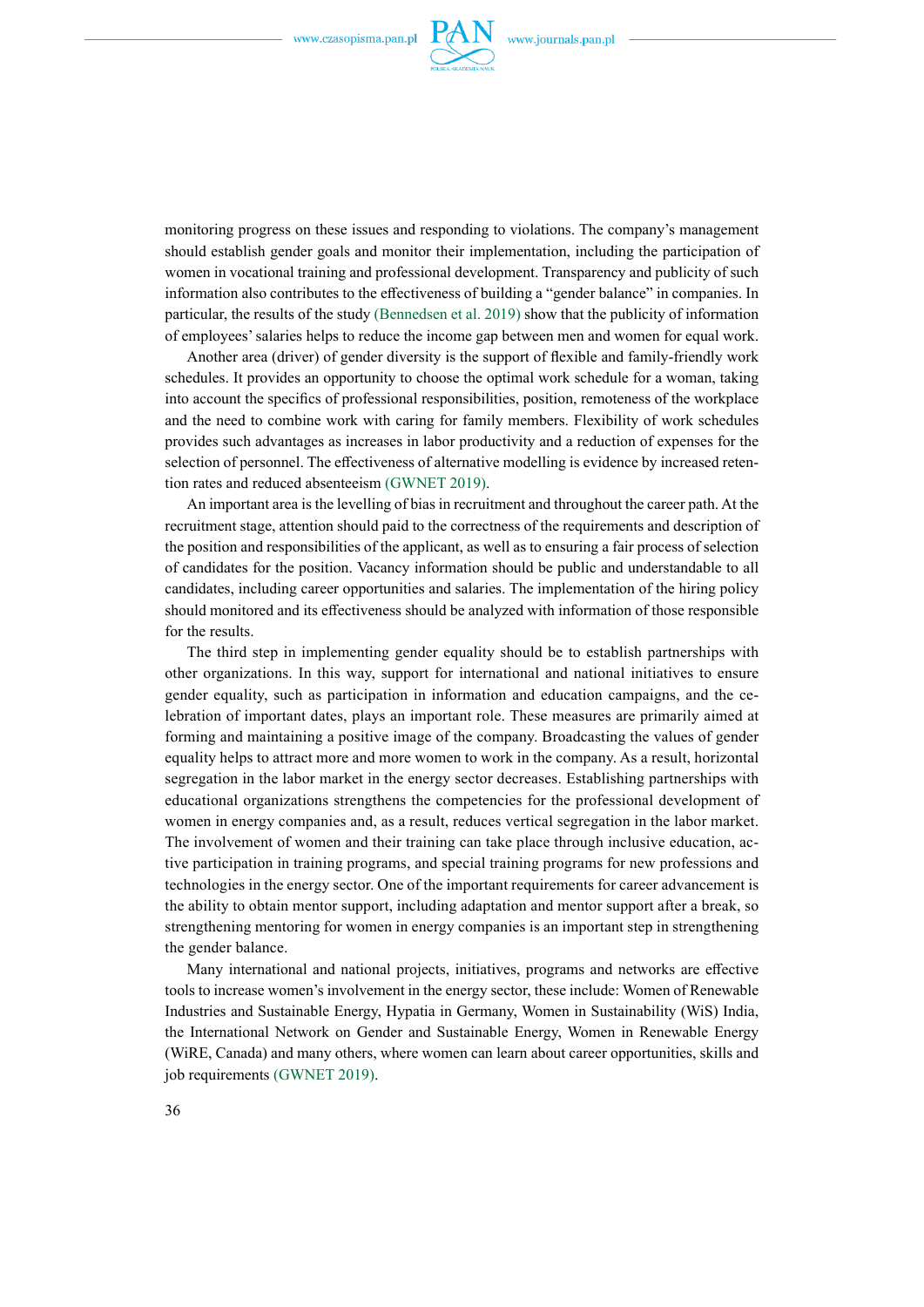

The final stage of implementing gender equality in an energy company should be to measure the effectiveness of the implementation of the measures. The company should evaluate how employees have perceived policies and procedures by conducting a separate survey or including relevant issues in annual staff engagement surveys. The data collected during the study should be presented in the form of an annual report. An important step at this stage is the disclosure of the collected information, both inside the company and outside. Data collection, the comparison of results and measuring the effectiveness of the implemented measures to ensure gender equality is very important in the context of cultural transformation in energy companies, as well as changing the worldview of their leadership, drawing attention to social issues.

In conclusion, the challenges for improving the position of women in companies are serious and have been exacerbated by the Covid-19 pandemic (McKinsey and Company 2020). Many women today are faced with the choice to quit their jobs or change professions. Companies in this situation should take measures to ensure the stability of work, additional opportunities for development and optimization of personal work tasks. Changing work schedules increases the online workload by many hours, which requires the management of companies to determine the flexibility of work with the establishment of clear ranges of communication and interaction. The revision of performance criteria reduces psychological pressure and leads to improved productivity. The challenges of a pandemic reinforce prejudices against women's productivity and commitment, as they are forced to spend more time with family members. Participation in training about unconscious biasand increasing attention on organizational communication with regard to women's success and career advancement are useful tools for overcoming this bias. The extension of policies and programs allows women to take additional paid leave and attend medical examinations or consultations with a psychologist. Well-established communication about the situation and changes in the company and the constant provision of information and support to employees significantly improves their professional responsibilities.

### **Conclusion**

In summary, the transformation of the energy sector towards sustainable development requires the revision and actualization of the role of women to ensure such a transition. Strengthening the integration of women into the energy sector through new technologies expands the possibilities of their inclusion at all stages of the value chains from household consumption to the creation of SMEs and work in various positions in energy sector corporations. Creating new business models in solar energy or energy supply utilities requires many new skills and professions, which increases women's chances of employment in renewable energy. Analysis of gender diversity in the energy sector shows a significant imbalance in the representation of women in the workforce relative to men, which not only reduces the creativity and profitability of businesses, but also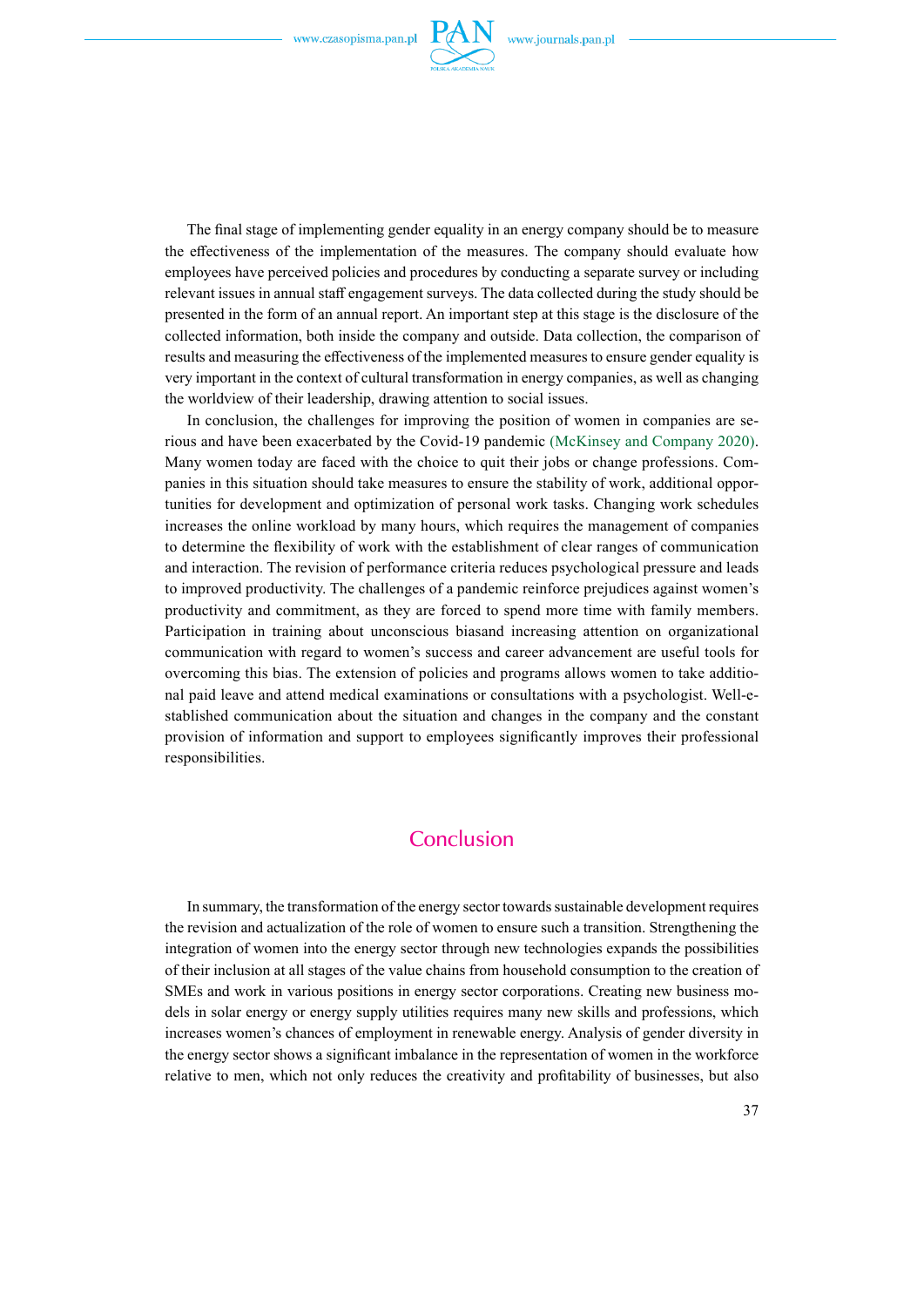

worsens the economic and social situation due to gaps in gender opportunities. This situation is especially typical in traditional energy industries. The situation is better in the case of renewable energy, which is associated with the development of new technologies that provide more opportunities for women to be involved in this sector, as well as greater interest and commitment of women themselves to the principles of a green economy. The growing proportion of women in the energy sector faces both a number of cultural and social barriers at the societal level and imperfect gender policies in companies. Such barriers occur both at the beginning of women's careers due to less access to information on career opportunities and training in energy, and within the workforce in companies during their career development. While cultural and social barriers are largely driven by traditional perceptions of gender roles by both men and women, women in companies face challenges such as limited access to management positions, pay gaps, fewer or a lack of opportunities to improve skills and training, difficulties with reconciling work schedules with family care responsibilities. The revision of the policy regarding gender diversity in energy companies requires attention and the implementation of a number of measures aimed at creating equal conditions for women and men in terms of income, career opportunities and professional development, and the improvement of working conditions and infrastructure. It is important to form a culture of gender diversity in the company, which is implemented through training programs, official declaration and adherence of staff to gender values, and the implementation of gender goals in practice.

Promising directions of our further research in this area include a study of gender aspects at the level of individual energy companies in Ukraine. There is a positive trend of growing interest in ensuring equal rights and opportunities for women and men in Ukraine. This issue, in our opinion, is very relevant for the following reasons. Firstly, women make up the majority of the population of Ukraine (total permanent population of 22,528,292 women and 19,455,272) and the majority are in the age range which form the basis of the economically active population (13,754,231 men and 14,713,803 women aged 15–64) (SSSU 2020). Secondly, ensuring gender equality, as one of the goals of sustainable development, is an extremely important component in the process of Ukraine's integration into the European space. Our colleagues, with the support of the USAID Energy Security Project, have prepared a detailed report on gender aspects of employment in Ukraine's energy sector (USAID 2021). The study analyzed the features of gender balance of labor supply and demand, assessed the level of tension in the labor market, and examined the potential of human capital in the energy sector of Ukraine, in particular, the vertical occupational mobility of women and men. Based on the results of the study, a number of practical recommendations were formed for the Ministry of Energy of Ukraine and for the Ministry of Education and Science of Ukraine. Taking into account these developments, we plan to deepen the study of gender equality at the level of individual energy companies in Ukraine. Based on the analysis of statistical, financial and management reporting, and by conducting a series of opinion polls in leading energy companies in Ukraine, we are planning to identify compliance with equal rights and opportunities for women and men, and to develop a set of practical recommendations for their improvement.

38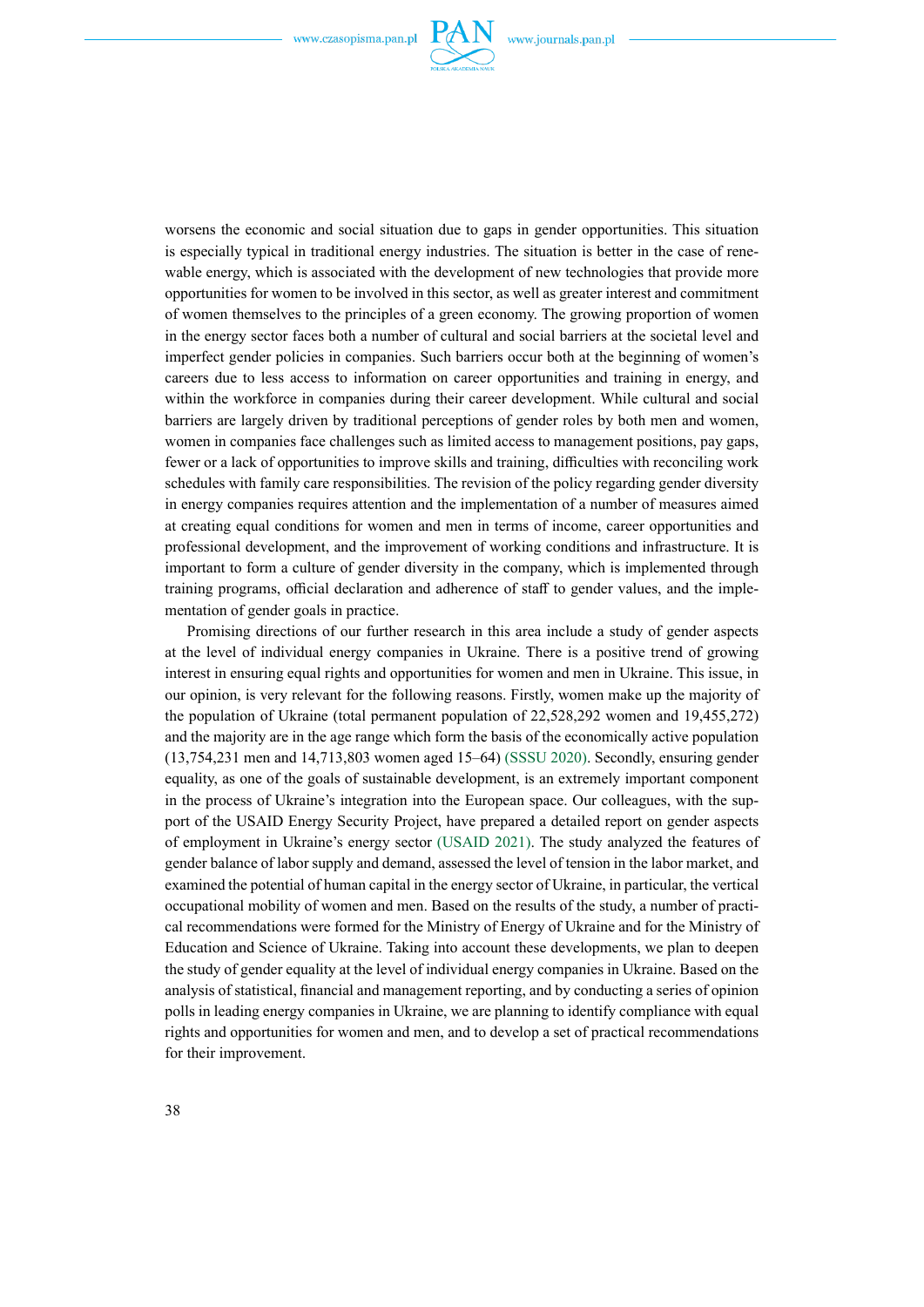

- BENNEDSEN et al. 2019 BENNEDSEN, M., SIMINTZI, E., TSOUTSOURA, M. and WOLFENZON, D. 2019. Gender Pay Gap Shrinks when Companies are Required to Disclose Them. *Harvard Business Review*. January 23. [Online] [https://hbr.org/2019/01/research-gender-pay-gaps-shrink-when-companies-are](https://hbr.org/2019/01/research-gender-pay-gaps-shrink-when-companies-are-required-to-disclose-them)[required-to-disclose-them](https://hbr.org/2019/01/research-gender-pay-gaps-shrink-when-companies-are-required-to-disclose-them) [Accessed: 2021-08-15].
- Blau, F.D. and Kahn, L.M. 2017. The Gender Wage Gap: Extent, Trends, and Explanations. *Journal of Economic Literature* 55(3), pp. 789–865.
- Cirella et al. 2020 Cirella, G., Goncharuk, A., lo Storto, C. and Russo, A. 2020. Exploring Social Sustainability and Economic Practices: Multi-Journal Compendium. *Sustainability* 12, pp. 1–7, DOI: [10.3390/su12051718](https://doi.org/10.3390/su12051718).
- Dołęga, W. 2019. Selected aspects of national economy energy efficiency. *Polityka Energetyczna Energy Policy Journal* 22(3), pp. 19–32, DOI: [10.33223/epj/111987](https://doi.org/10.33223/epj/111987).
- Gagnidze, I. 2018. The Role of International Educational and Science Programs for Sustainable Development (Systemic Approach). *Kybernetes* 47(2), pp. 409–424, DOI: [10.1108/K-03-2017-01](https://doi.org/10.1108/K-03-2017-01).
- GETI 2021. The Global Energy Talent Index Report 2021. Global Energy Talent Index (GETI). [Online] <https://www.getireport.com/reports/2021/> [Accessed: 2021-08-19].
- GWNET 2019. Women for Sustainable Energy: Strategies to Foster Women's Talent for Transformational Change. Global Women's Network for the Energy Transition (GWNET), 100 pp. [Online] [https://www.](https://www.globalwomennet.org/wp-content/uploads/2020/02/Gwnet-study.pdf) [globalwomennet.org/wp-content/uploads/2020/02/Gwnet-study.pdf](https://www.globalwomennet.org/wp-content/uploads/2020/02/Gwnet-study.pdf) [Accessed: 2021-08-19].
- IRENA 2019. Renewable Energy: A Gender Perspective. International Renewable Energy Agency (IRE-NA), 92 pp. [Online] [https://www.irena.org/-/media/Files/IRENA/Agency/Publication/2019/Jan/IRE](https://www.irena.org/-/media/Files/IRENA/Agency/Publication/2019/Jan/IRENA_Gender_perspective_2019.pdf)-NA Gender perspective 2019.pdf [Accessed: 2021-08-19].
- Lowndes, V. 2010. The Institutional Approach. Edit. By Marsh, D. and Stoker, G. Theories and Methods in Political Science. Basingstoke: Palgrave, pp. 65.
- McKinsey and Company 2020. Women in the Workplace 2020, 63 pp. [Online] [https://wiw-report.s3.ama](https://wiw-report.s3.amazonaws.com/Women_in_the_Workplace_2020.pdf)[zonaws.com/Women\\_in\\_the\\_Workplace\\_2020.pdf](https://wiw-report.s3.amazonaws.com/Women_in_the_Workplace_2020.pdf) [Accessed: 2021-08-15].
- Ossowska, L.J and Janiszewska, D.A. 2020. Toward sustainable energy consumption in the European Union. *Polityka Energetyczna – Energy Policy Journal* 23(1), pp. 37–48. DOI: [10.33223/](https://doi.org/10.33223/epj/119371) [epj/119371](https://doi.org/10.33223/epj/119371).
- SSSU 2020. Socio-demographic characteristics of Ukrainian households in 2019 (*Sotsialʹno-demohrafichni kharakterystyky domohospodarstv Ukrayiny*). Statistical collection. State Statistics Service of Ukraine (SSSU). [Online] [http://www.ukrstat.gov.ua/druk/publicat/Arhiv\\_u/17/Arch\\_cdhd\\_zb.htm](http://www.ukrstat.gov.ua/druk/publicat/Arhiv_u/17/Arch_cdhd_zb.htm) [Accessed: 2021-11-04] (*in Ukrainian*).
- UN 2019. Policy Brief 12 Energy and Gender. Accelerating SDG 7 Achievement SDG 7 Policy Briefs in Support of the High-Level Political Forum 2019. United Nations (UN), 207 pp. [Online] [https://susta](https://sustainabledevelopment.un.org/content/documents/22877UN_FINAL_ONLINE_20190523.pdf)[inabledevelopment.un.org/content/documents/22877UN\\_FINAL\\_ONLINE\\_20190523.pdf](https://sustainabledevelopment.un.org/content/documents/22877UN_FINAL_ONLINE_20190523.pdf) [Accessed: 2021-08-12].
- UNDP 2019. Human Development Index (HDI). United Nations Development Program (UNDP). [Online] <http://hdr.undp.org> [Accessed: 2021-07 07].
- UNFPA 2019. Business Guidelines How Large, Medium and Small Businesses Benefit from Equality and Domestic Violence Policies (*Kerivni pryntsypy dlya biznesu – Yak velykyy, seredniy ta malyy biznes vyhraye vid polityky rivnosti ta zapobihannya domashnʹomu nasylʹstvu*). United Nations Population Fund (UNFPA), 58 pp. [Online] https://ukraine.unfpa.org/uk/BADVGuide [Accessed: 2021-08-20] (*in Ukrainian*).
- USAID 2021. Gender aspects of employment in the energy sector of Ukraine (*Henderni aspekty zaynyatosti v enerhetychnomu sektori Ukrayiny*). Energy Security Project Report. Kyiv: U.S. Agency of Inter-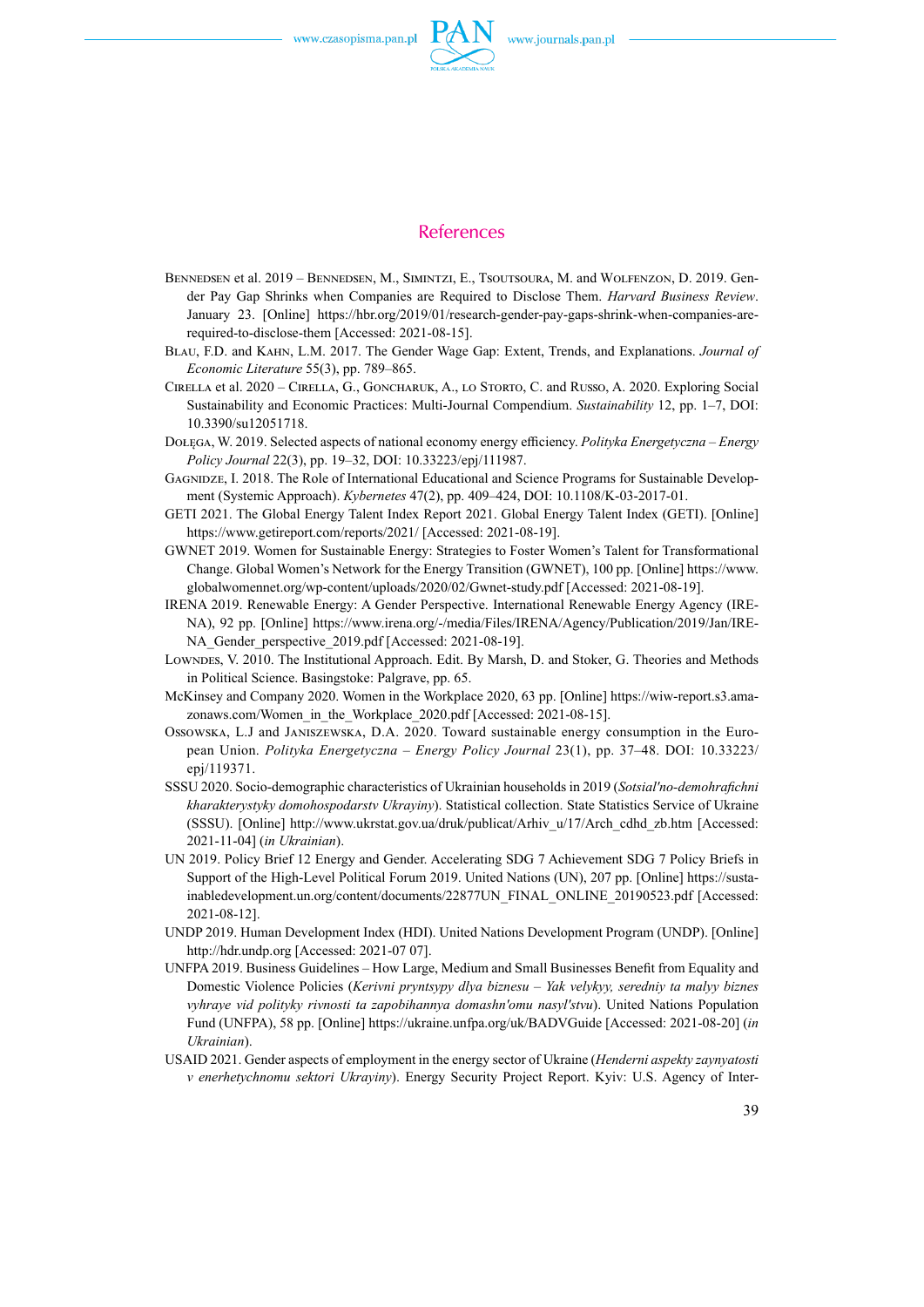

national Development (USAID), 80 pp. [Online] [http://poruch.com.ua/wp-content/uploads/2021/05/](http://poruch.com.ua/wp-content/uploads/2021/05/Gender_energy_report-short-web-1.pdf?fbclid=IwAR2ZRl8yHcH-O0l2m-1sxVgvMn7QUe10hDVU2e50fQ4Y2AohzOzNemamjCY) [Gender\\_energy\\_report-short-web-1.pdf?fbclid=IwAR2ZRl8yHcH-O0l2m-1sxVgvMn7QUe10hDVU](http://poruch.com.ua/wp-content/uploads/2021/05/Gender_energy_report-short-web-1.pdf?fbclid=IwAR2ZRl8yHcH-O0l2m-1sxVgvMn7QUe10hDVU2e50fQ4Y2AohzOzNemamjCY)-[2e50fQ4Y2AohzOzNemamjCY](http://poruch.com.ua/wp-content/uploads/2021/05/Gender_energy_report-short-web-1.pdf?fbclid=IwAR2ZRl8yHcH-O0l2m-1sxVgvMn7QUe10hDVU2e50fQ4Y2AohzOzNemamjCY) [Accessed: 2021-07-10] (*in Ukrainian*).

- WB 2020a. The World Bank in Gender. The World Bank (WB). [Online] [https://www.worldbank.org/en/](https://www.worldbank.org/en/topic/gender/overview) [topic/gender/overview](https://www.worldbank.org/en/topic/gender/overview) [Accessed: 2021-08-12].
- WB 2020b. Women, Business and the Law 2020: 50 years of women's rights. The World Bank (WB) [Online] [https://www.worldbank.org/en/news/infographic/2020/03/03/women-business-and-the-law-](https://www.worldbank.org/en/news/infographic/2020/03/03/women-business-and-the-law-2020-50-years-of-womens-rights)[2020-50-years-of-womens-rights](https://www.worldbank.org/en/news/infographic/2020/03/03/women-business-and-the-law-2020-50-years-of-womens-rights) [Accessed: 2021-08-11].
- WB 2021. Gender Statistics. The World Bank (WB). [Online] [https://databank.worldbank.org/reports.](https://databank.worldbank.org/reports.aspx?source=283&series=SG.IND.WORK.EQ) [aspx?source=283&series=SG.IND.WORK.EQ](https://databank.worldbank.org/reports.aspx?source=283&series=SG.IND.WORK.EQ) [Accessed: 2021-08-12].
- WEF 2020. Global Gender Gap Report 2020. World Economic Forum (WEF), 371 pp. [Online] [http://](http://www3.weforum.org/docs/WEF_GGGR_2020.pdf) [www3.weforum.org/docs/WEF\\_GGGR\\_2020.pdf](http://www3.weforum.org/docs/WEF_GGGR_2020.pdf) [Accessed: 2021-08-14].
- WEF 2021. Global Gender Gap Report 2021. World Economic Forum (WEF), 405 pp. [Online] [http://](http://www3.weforum.org/docs/WEF_GGGR_2021.pdf) [www3.weforum.org/docs/WEF\\_GGGR\\_2021.pdf](http://www3.weforum.org/docs/WEF_GGGR_2021.pdf) [Accessed: 2021-08-14].
- Wodon et al. 2020 Wodon, Q., Onagoruwa, A., Malé, C., Montenegro, C., Nguyen, H., and de la Brière, B. 2020. How Large Is the Gender Dividend? Measuring Selected Impacts and Costs of Gender Inequality. The Cost of Gender Inequality Notes Series. Washington, DC: World Bank. [Online] [https://](https://openknowledge.worldbank.org/handle/10986/33396) [openknowledge.worldbank.org/handle/10986/33396](https://openknowledge.worldbank.org/handle/10986/33396) [Accessed: 2021-08-11].

Olena Shatilova, Tetiana Sobolieva, Oleksandr Vostryakov

## Równość płci w sektorze energetycznym: analiza i wzmocnienie pozycji

### **Streszczenie**

Artykuł poświęcony jest aktualnym zagadnieniom równości płci w energetyce. Jest retrospektywną analizą problemu równości płci na przestrzeni ostatnich 50 lat w różnych krajach i sektorach gospodarki. Ogólna sytuacja w zakresie poprawy równowagi płci zmienia się, ale nierównomiernie, co zwiększa znaczenie zwracania uwagi na czynnik płci w opracowywaniu polityki, zwłaszcza w sektorze energetycznym. Ustalono, że w energetyce pozostają tzw. szklane ściany i szklane sufity dla rozwoju kariery zawodowej kobiet, co prowadzi do segregacji poziomej i pionowej. Zwrócono uwagę na główne bariery dla równowagi płci w sektorze energetycznym. Uwarunkowania instytucjonalne zapewniające równość płci w sektorze energetycznym pozwoliły na pełniejsze spojrzenie na problem segregacji zawodowej ze względu na płeć. Wymieniono ischarakteryzowano szereg problemów instytucjonalnych związanych z równością płci w sektorze energetycznym. Należą do nich: niespójność formalnych norm równości płci z istniejącymi praktykami gospodarczymi; brak uwzględniania problematyki płci w tworzeniu polityki energetycznej bez zwrócenia wystarczającej uwagi na relacje społeczne; tworzenie dodatkowych napięć w przemyśle w celu zapewnienia równości płci; bezrobocie pełnosprawnych kobiet z powodu segregacji na rynku pracy w energetyce. Wykorzystując szereg praktycznych propozycji zapewnienia równości płci na poziomie przemysłowym i przedsiębiorstw, autorki proponują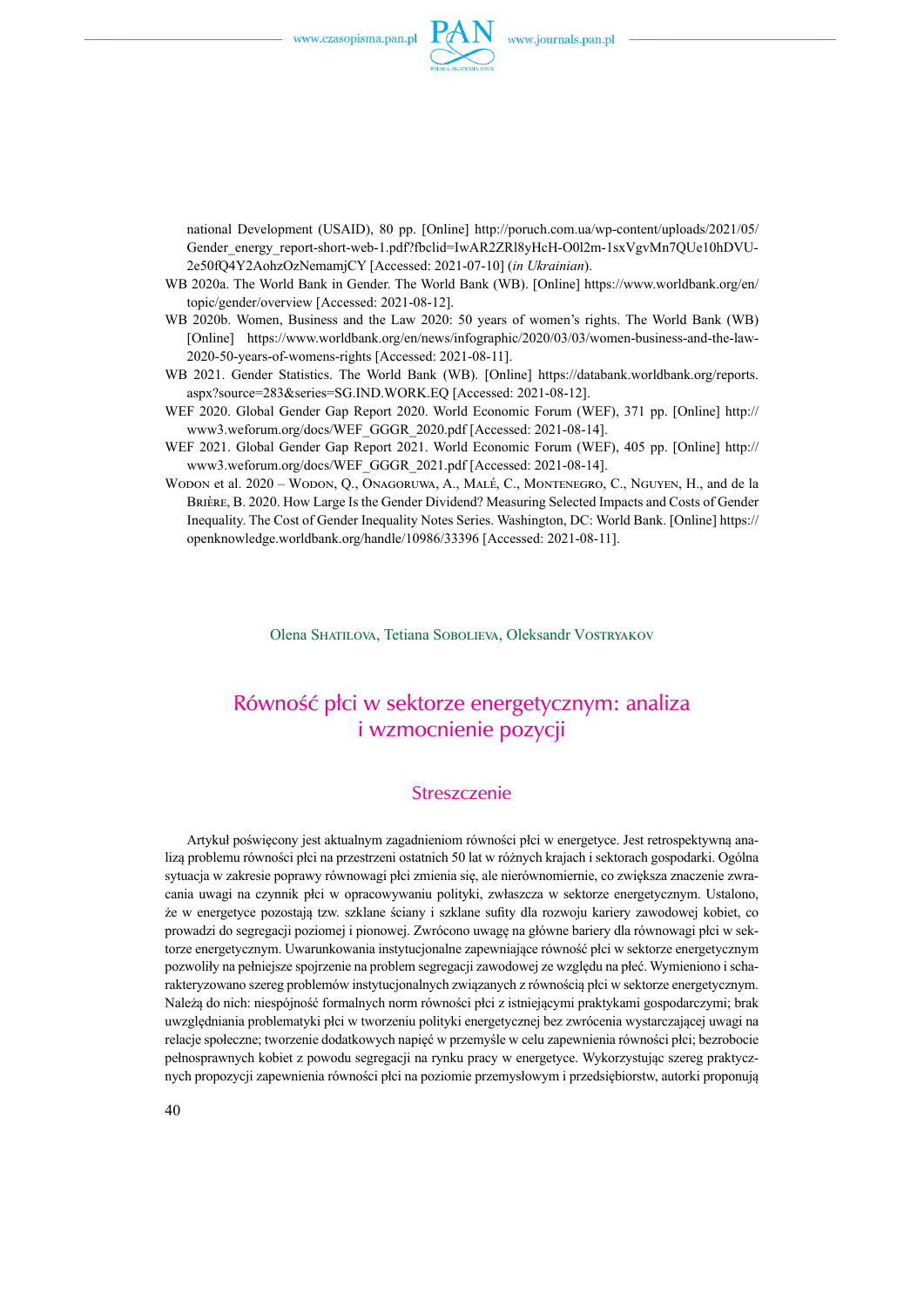

koncepcyjny model instytucjonalnego wsparcia równości płci w sektorze energetycznym. Wdrożenie tych propozycji pomogłoby wyeliminować nierówności płci w sektorze energetycznym i promować zrównoważony rozwój przedsiębiorstw energetycznych.

Słowa kluczowe: różnica między płciami, sektor energetyczny, równowaga płci, równość płci, uwarunkowania instytucjonalne